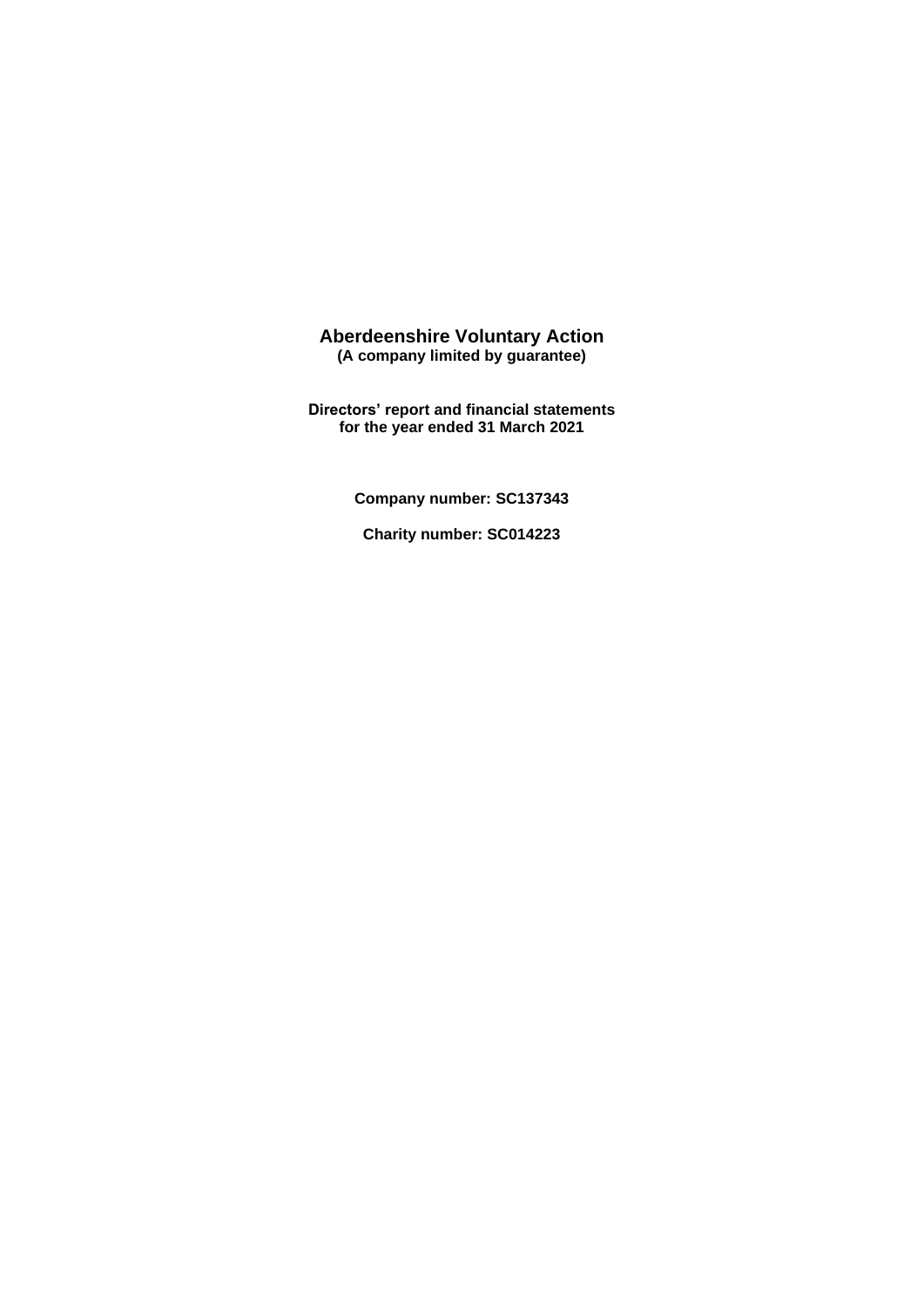## **Contents**

|                                          | Page      |
|------------------------------------------|-----------|
| Company information                      | 1         |
| Directors' report                        | $2 - 8$   |
| Statement of directors' responsibilities | 9         |
| Independent auditor's report             | $10 - 12$ |
| Statement of financial activities        | 13        |
| <b>Balance sheet</b>                     | 14        |
| Cash flow statement                      | 15        |
| Notes to the financial statements        | $16 - 32$ |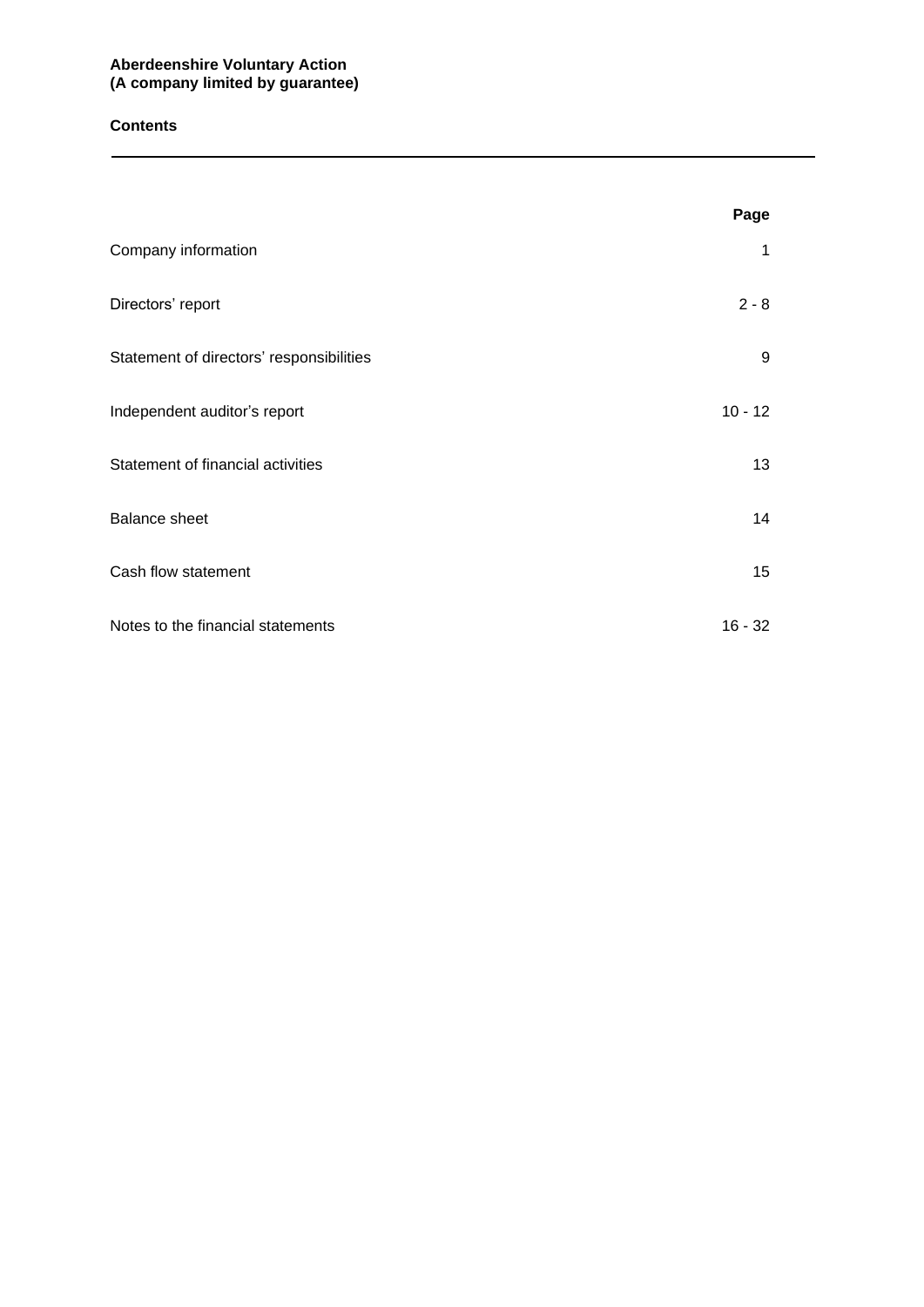# **Company information**

| <b>Directors</b>         | Mr MS Adams (Chairperson)<br>Mr JS Bruce<br>Ms S Kinsey<br>Ms FPJ Smith<br>Mr DP Briggs<br>Mr CM White |
|--------------------------|--------------------------------------------------------------------------------------------------------|
| <b>Company secretary</b> | Ms J Milne                                                                                             |
| <b>Chief Executive</b>   | Mr D Shaw                                                                                              |
| <b>Registered office</b> | 57 Station Road<br>Ellon<br>Aberdeenshire<br><b>AB41 9AR</b>                                           |
| <b>Auditors</b>          | Henderson Loggie LLP<br>45 Queens Road<br>Aberdeen<br><b>AB15 4ZN</b>                                  |
| <b>Bankers</b>           | Unity Trust Bank plc<br>9 Brindleyplace<br>Birmingham<br><b>B1 2HB</b>                                 |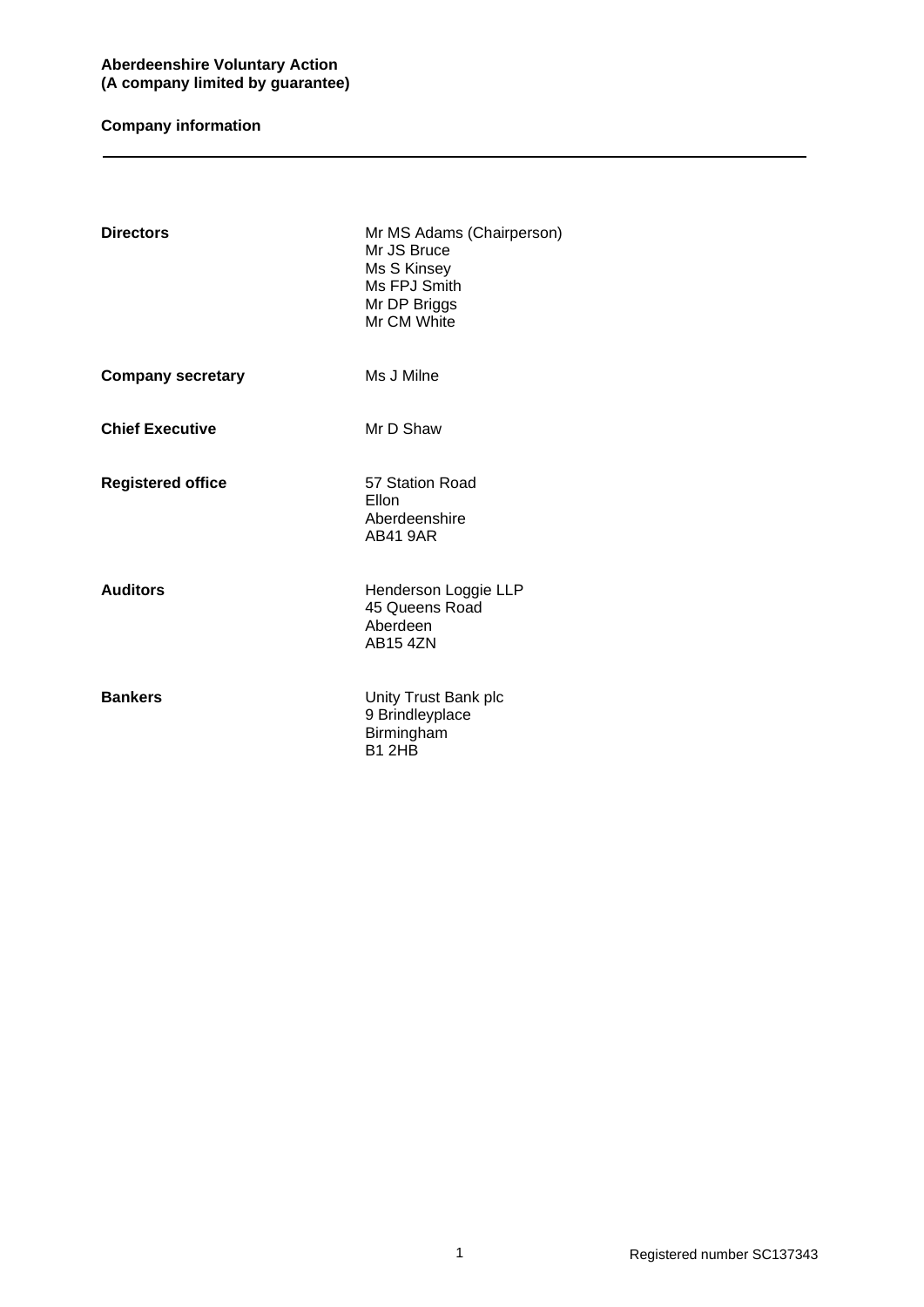### **Directors' report**

The directors of the charitable company (the charity) are its Trustees for the purpose of charity law and throughout this report are collectively referred to as the directors.

The Board of directors presents its report and annual financial statements for the year ended 31 March 2021.

The company information set out on page 1 forms part of this report. The financial statements comply with current statutory requirements, the Memorandum and Articles of Association of the company and Accounting and Reporting by Charities: Statement of Recommended Practice applicable to charities preparing their accounts in accordance with the Financial Reporting Standards applicable in the UK and Republic of Ireland (FRS 102).

#### **Structure, governance and management**

#### **Government document**

The charity is controlled by its governing document, a deed of trust, and constitutes a limited company, limited by guarantee, as defined by the Companies Act 2006.

#### **Organisational structure**

The directors provide strategic direction to the charity and the Chief Executive Officer reports directly to the Board of directors. The Chief Executive Officer is line managed by the Chair. The Chief Executive Officer is responsible for the operational management of the organisation on a day to day basis and is supported by the Head of Development.

Mr D Shaw was appointed as Chief Executive on 15 April 2019.

#### **Directors**

During the year the directors who held office were as follows:

Mr MS Adams Mr DP Briggs Mr JS Bruce Ms S Kinsey Ms FPJ Smith Mr CM White

On 30 October 2020, Mr DGF Hekelaar resigned as a director and as the company secretary. On 25 May 2020, Mr J Blackett resigned as a director and on 15 January 2021, Ms VMA Brown resigned as a director.

#### **Recruitment and appointment of new directors**

Directors are elected annually at the Annual General Meeting. The maximum number of directors shall be 12 and the minimum shall be 5.

A person shall not be eligible for election / appointment as a director unless he / she is a member of the company or a nominated representative of an organisation which is a member of the company.

Directorship shall be open to any member, or representative of a member organisation, over the age of sixteen who is not disqualified from acting as a Charity Trustee or Company Director by law and meets the requirements as set out in the Trustee / Director Recruitment Pack.

At any general meeting, the members may elect any member, or representative of a member organisation (providing he / she is willing to act) to be a director.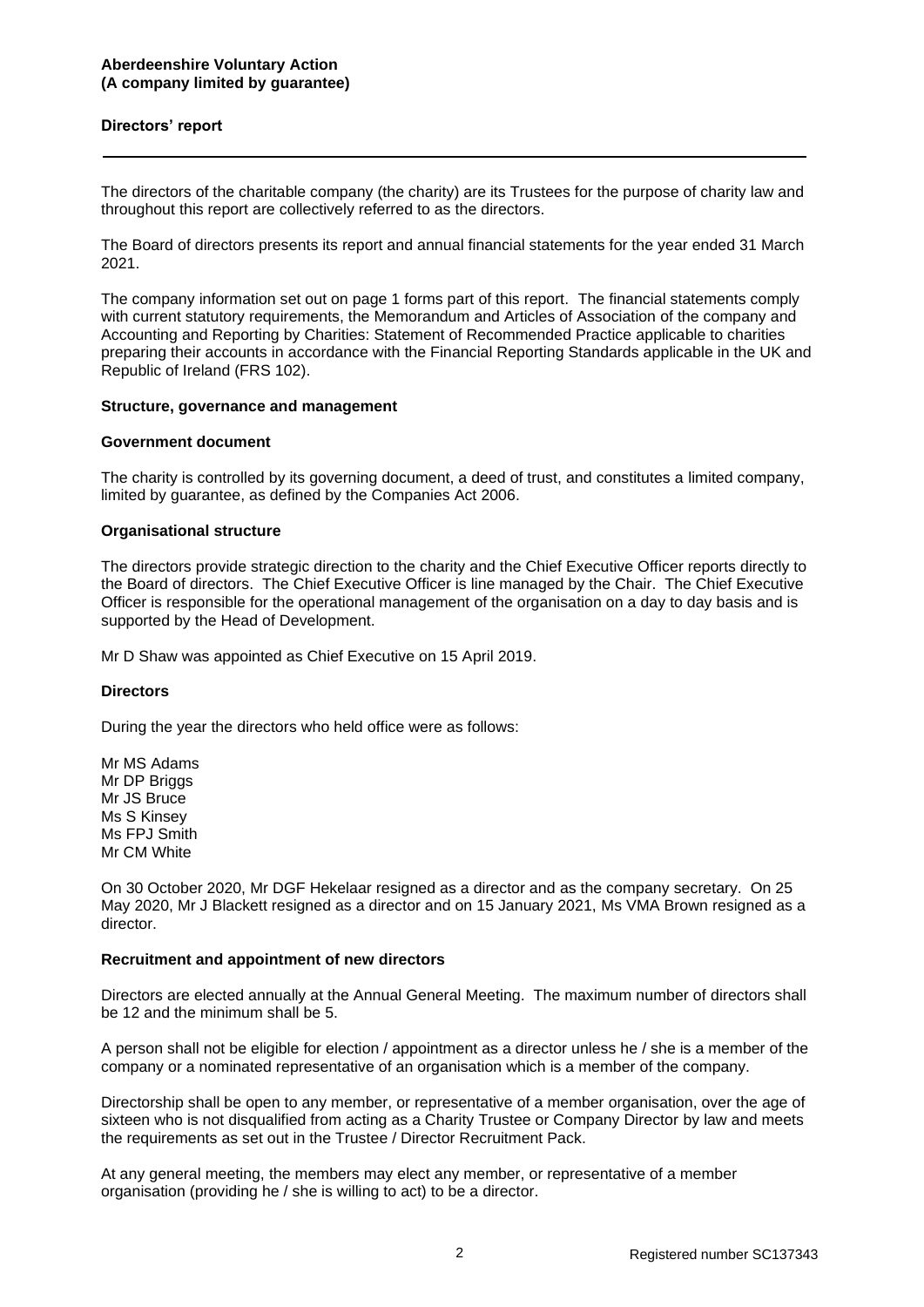#### **Recruitment and appointment of new directors (continued)**

The directors may at any time appoint a member to be a director.

A director who has served for five consecutive years will not be eligible for re-election until a break period of at least one year has been observed.

#### **Induction and training of new directors**

All directors have undertaken an induction programme and are fully aware of their responsibilities with respect to governance, strategic planning and oversight. The directors are advised, by the Chief Executive Officer, regarding any proposed legislative changes or Government or Council led developments or initiatives which may impact on their role.

#### **Related parties**

A register of directors' interests is maintained and updated on a regular basis. A summary of transactions with directors is set out in note 20 of the financial statements.

#### **Key Management Compensation**

None of the directors has been paid any remuneration from employment with AVA or a related entity. Director's expenses of £nil (*2020 - £1,076*) were paid in the year.

Two senior managers receive an aggregate compensation, including all benefits, of £96,592 *(2020 - £92,731)* per annum. The Board of directors review the key management compensation annually with reference to the pay rates of similar roles in other Third Sector Interface organisations.

#### **Risk Management**

A Risk Register is maintained and regularly reviewed by directors.

The main identified risk to AVA is a reduction in self-generated income, resulting in financial instability. Mitigating actions agreed by the directors include reviewing operational efficiency, implementing a marketing/publicity campaign to stimulate new business and monitoring the viability of trading activities.

#### **Objectives and activities**

#### **Objectives and aims**

As detailed in the Memorandum of Association, the company has the following objectives:

- a. to advance citizenship and community development by assisting voluntary, charitable, social enterprise and community organisations (collectively referred to as the Third Sector) and volunteers to thrive and develop. This will include working with public sector agencies and the provision of services which will strengthen the contribution of the Third Sector and volunteers to the economic, social and cultural development of communities;
- b. to advance health and relieve poverty by supporting third and public sector organisations and volunteers to deliver high quality services and activities to vulnerable groups and by operating appropriate projects to deliver services in the local authority area;
- c. to advance education through the provision of appropriate training to Third Sector organisations, volunteer involving organisations, public sector bodies, volunteers, potential volunteers and local citizens.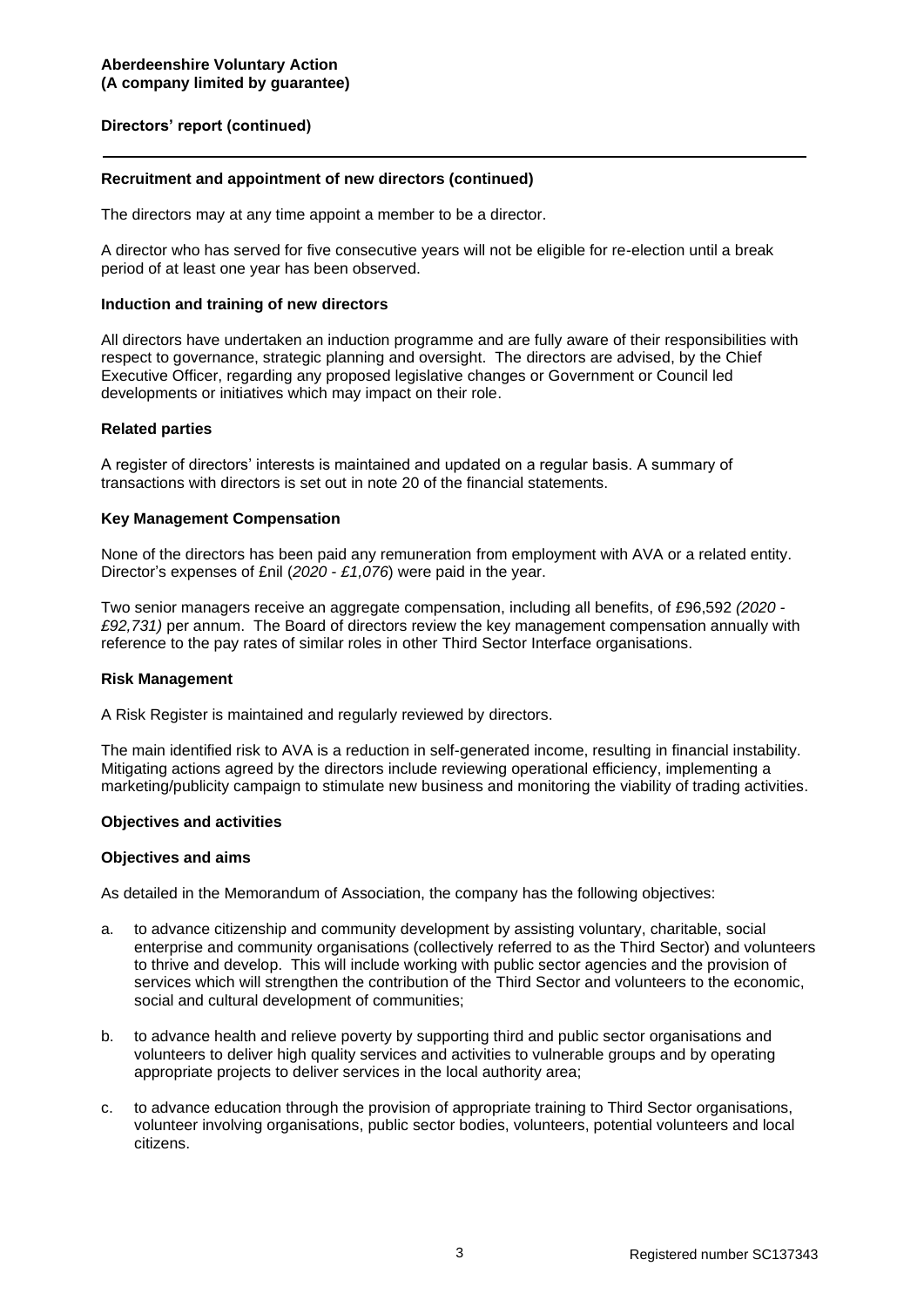## **Objectives and activities (continued)**

The charity aims to work in partnership with others to build sustainable communities and improve the wellbeing and potential of individuals and families within those communities. The main objectives of the organisation are aimed at supporting the Third Sector including; community groups, charities, social enterprises and families and individuals within Aberdeenshire.

Key objectives include:

- Promoting and supporting the development of volunteering in Aberdeenshire and providing support and guidance to Volunteer Involving Organisations (VIOs)
- Supporting Third Sector organisations to be well managed, efficient and effective
- Advising and assisting social enterprises to share good practice, grow their business and deliver quality services
- Enabling Third Sector organisation to be better connected and better informed

The organisation seeks to engage at local level with Aberdeenshire Council, Aberdeenshire Health and Social Care Partnership, Aberdeenshire Community Planning Partnership, public and private bodies and other Third Sector operators to ensure there is a coordinated and collaborative approach to the delivery of services and activities that support communities within Aberdeenshire. We seek to ensure that there is a consistent approach across our area of operation. This is achieved by ensuring that we have skilled, positive and knowledgeable staff and volunteers who are committed to the mission, vision and values of Aberdeenshire Voluntary Action.

#### **Achievements and performance**

#### **Charitable activities**

The organisation through its skilled and knowledgeable staff continues to provide effective support, advice and direction as required to individuals, groups, charities and social enterprises. The specific detail of our engagement activities is included within our Scottish Government Third Sector Interface Workplan. There is a consistent focus on improving our capability to develop a strategic approach to the delivery of services and activities across Aberdeenshire. Support has continued to be delivered to a diverse range of voluntary and community organisations across the Shire, through one-to-one contact, training sessions, and events. An extensive range of guidance and information material has also been made available to organisations seeking support via our website and organisation guidance packs.

#### **Fundraising activities**

Magpie has consolidated its position and operations over the year however trading activity has been significantly lower than in the previous normal years due to the pandemic and the national restrictions imposed by the Scottish Government. In the previous financial year, our units at Tillybrake and Bridge Street (both of Banchory) returned to profit after several difficult trading years and closures, and to try and maximise this return to profit, the decision was made to close the Bridge Street shop and centralise Magpie operations to Tillybrake, thus reducing our overheads further.

The pandemic and the resulting closure of trading facilities across Scotland, and the wider UK, affected our fundraising activities significantly. The shop was open for under 6 months (April to mid-July, and January to March), and trading between opening in July after lockdown 1 and closing in December for lockdown 2 was both unpredictable and significantly lower than in previous similar time periods. During this reporting period, AVA made significant use of the grants programme that supported the charitable sector to remain able to reopen once allowed to.

The AVA Board of directors has since implemented a series of measures that seeks to improve Magpie's financial performance. These include more forensic analysis of sales, to be more agile in both seeking donations and advertising goods for sale; expansion of online sales channels; pursuit of tendered-for work to mitigate against unpredictable sales; management of employee vacancies; and engagement with national employability programmes to increase capacity to sell through multiple channels.

The performance of Magpie as we emerge from the pandemic remains at the forefront of directors' minds.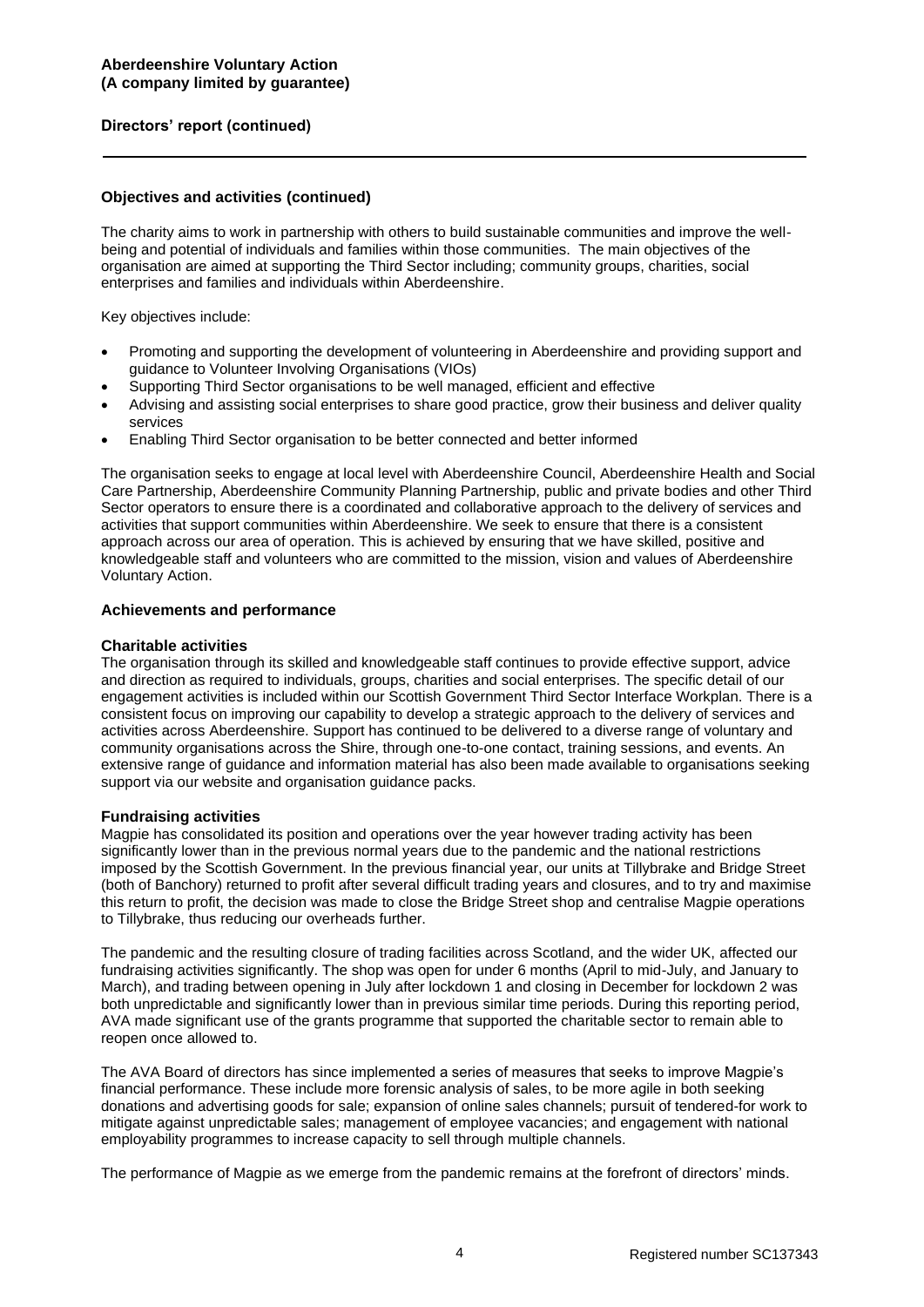## **Achievements and performance (continued)**

### **Significant activities**

Our objectives are achieved through a variety of approaches and listed below are some of the key methods we utilise to support the Third Sector in Aberdeenshire.

- In response to the pandemic, AVA supported community, voluntary and third sector organisations in a number of ways:
	- o Moved our entire operations into Microsoft Teams to enable better, faster and more accessible collaboration between the entire AVA team.
	- o Collaborated with the Grampian Coronavirus Assistance Hub to deliver significant support for people across Aberdeenshire.
	- o Adjusted the areas that our Development Officers covered to allow for clear reporting lines into Aberdeenshire's six administrative areas, thereby enabling simpler transference of messaging at a time of greatest need.
	- $\circ$  Delivery of two small grants programmes, distributing £69,000 to aid groups and organisations deliver their services to meet the increased demands for their services.
	- $\circ$  Production of a range of guidance notes for the newly forming mutual aid organisations that covered governance, volunteering, GDPR, and Disclosure & PVG issues amongst others.
	- o Attended significantly more forums where the interests of communities and the wider third sector were discussed, advocating for the deeper inclusion of the sector in decision making that directly affected the people who receive services from the sector.
- AVA has continued to deliver a volunteer matching service that is designed to further support the building of a volunteer workforce.
- AVA Development Officers are geographically spread across the region to provide advice, guidance and support to local community and voluntary sector organisations with respect to obtaining charitable status, developing constitutions, business planning and funding. They also actively promote and support the development of volunteering in Aberdeenshire.
- AVA supports the development of skills and knowledge within Third Sector Organisations with a move to an online training resource. The content of the programme is devised following consultation with the sector.
- AVA attends and participates in Community Planning Partnership meetings across the region. AVA represents the Third Sector perspective with the purpose of informing and influencing the development of public policy.
- Regular newsletters and e-bulletins are distributed to public, private and Third Sector partners across Aberdeenshire. These information updates are recognised as an excellent resource and information source for organisations.
- AVA facilitates a range of forums with the purpose of sharing knowledge and best practice.
- AVA represents the Third Sector within the Aberdeenshire Health and Social Care Partnership including at board level.

## **Public benefit**

The organisation operates in a manner that is completely for the public benefit. We seek to work either as an individual organisation or in partnership with others to support individuals, groups and families and to assist to build sustainable communities. We do this through an approach that allows us to engage locally with key stakeholders but also at a regional, strategic level via Community Planning.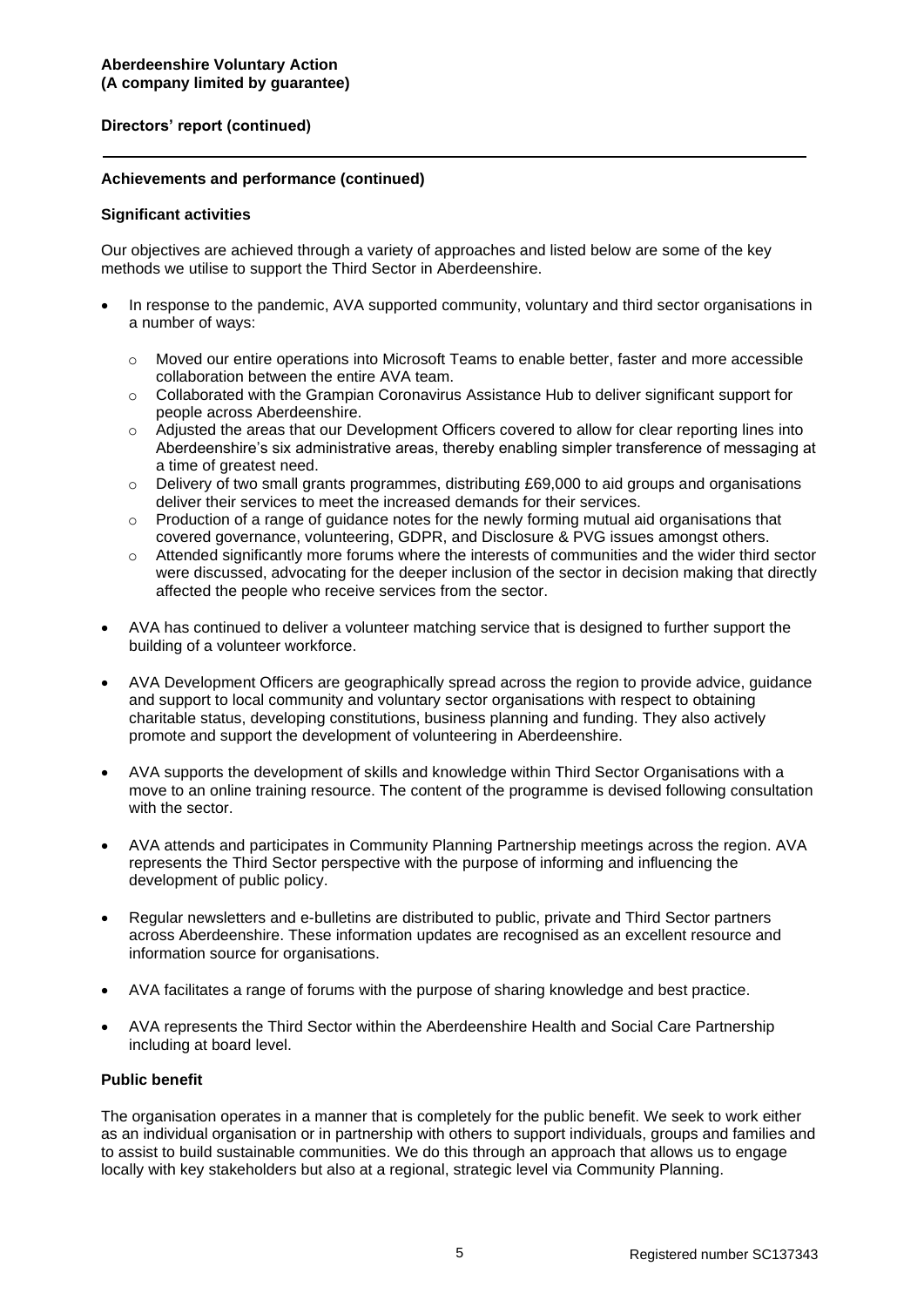### **Volunteers**

Magpie has continued to operate with the valuable contribution that has been made by a loyal group of volunteers. Significant risk assessment was undertaken prior to reopening in July 2020 to enable volunteers to return, and for many it was an opportunity to engage with people again. Between July and December, 22 volunteers supported Magpie in various ways, and we have been fortunate enough to have retained many of them into the new financial year.

### **Future plans**

AVA is committed to supporting the growth and development of strong, sustainable and collaborative community, voluntary, and third sectors in Aberdeenshire; a sector with a powerful collective voice that has the confidence and capability to inform and influence better policymaking. A key part of this will be actively engaging and consulting with our members, stakeholders, and partners, to better define and communicate the TSI's function, and our key role in enabling and facilitating the sector's role in the delivery of strategic outcomes. To practically achieve this, AVA has developed an overarching annual workplan which sets out the detailed activities, and related KPIs, that will contribute to the effective delivery of the organisation's stated objectives.

The pandemic made AVA look very closely at two significant elements of our activities. Implementation of both of these changes started in April 2021 and will be reported on in the next financial year:

- Our operating model. The main purpose of doing this was to enable us to deliver more for the community, voluntary, and third sectors that we support, connect, and promote. We made the decision to move AVA Development Officers to working in specialist roles and took a considerable amount of time to develop the working model.
- Our data collection, recording, reporting, and evaluation process. We invested in a data reporting platform that will enable us to be more intelligent about how we support, connect and promote the community, voluntary and third sectors.

#### **Financial review**

The results for the year and financial position of the company are shown on pages 13 and 14. The company is reporting a surplus for the year of £137,316 (*2020 – £*39,339).

The financial year 2021/22 management accounts project a positive result and a corresponding increase in unrestricted reserves.

Resources have been expended to ensure that appropriate and timely financial information is available to the management team and the Board of directors.

#### **Principal funding sources**

Our main funding sources are The Scottish Government & The Aberdeenshire Health & Social Care Partnership. We greatly appreciate their support as we look to deliver agreed outcomes in our area of operation. We will continue to seek a balanced portfolio of funding arrangements. The potential of a revised Magpie structure to develop an annual surplus is also beneficial and will continue to be monitored closely as we emerge from the pandemic.

## **Covid-19**

Like many organisations, this year has seen some significant changes for AVA.

AVA has acted in a virtual capacity since 23rd March 2020. Our staff team have acted professionally in all of their responsibilities to ensure that our services are delivered, and they have adapted well to a very different way of working. Our team delivered a full programme of work in line with the expectations of the TSI grant from the Scottish Government, ensuring that all requests for support, advice and guidance were responded to in a timely manner, whilst themselves adapting to a fully remote engagement model.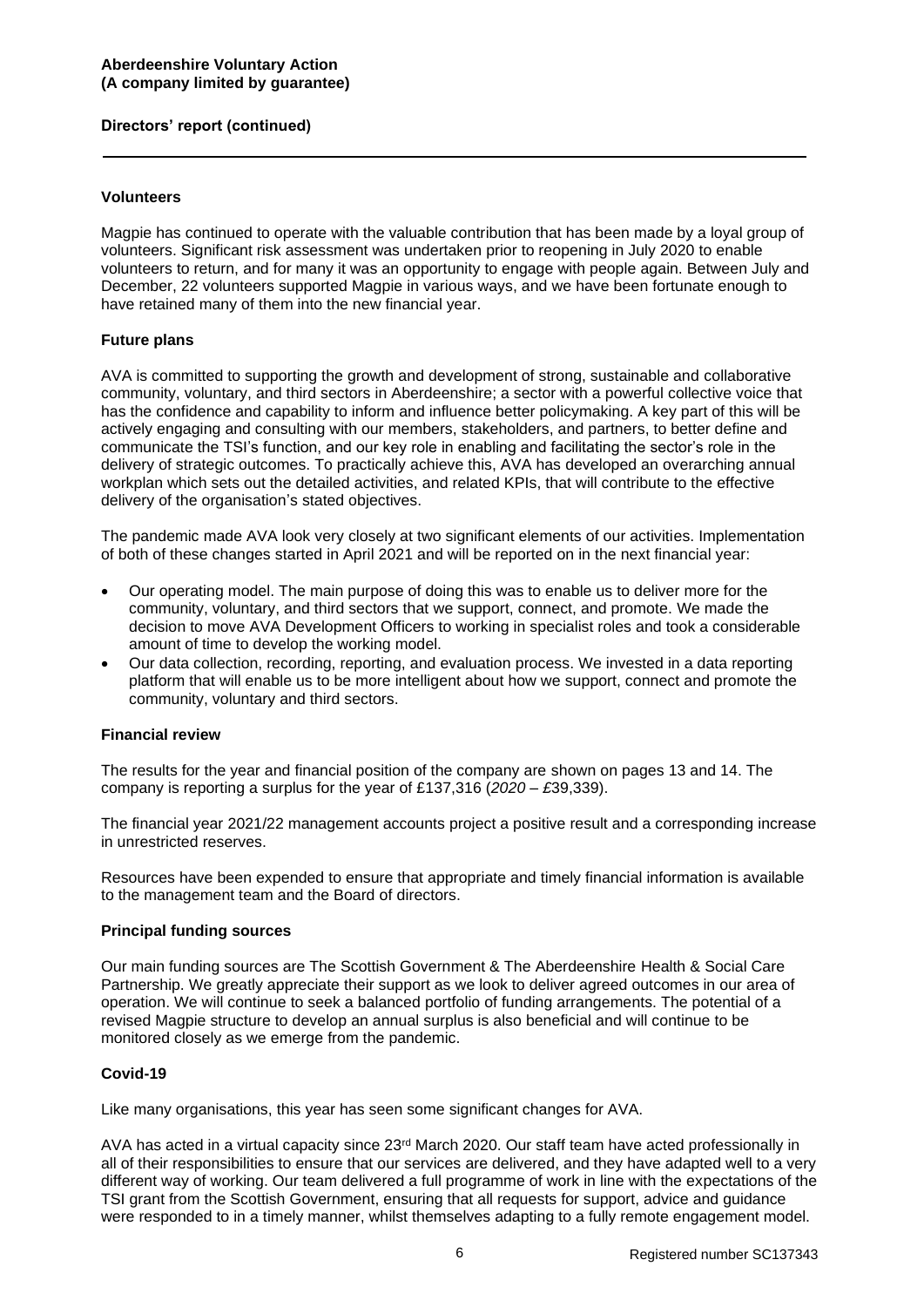## **Covid-19 (continued)**

The pandemic saw AVA included in many more conversations at a higher level than ever before, including Grampian-level resilience meetings, resulting in improved information flow for the sector, and greater opportunity to influence decision making that affects the sector. AVA has at every opportunity sought to promote the role that the sector played in delivering services for people at a basic human level that connected more people who may otherwise have been isolated and has at every opportunity sought to offer learnings that can be applied to the way that public services are designed and delivered in the future.

The pandemic also afforded AVA the opportunity to become a community anchor organisation, securing funds from the National Lottery and Foundation Scotland to distribute money in support of local organisations responding to local needs.

The Grampian network of TSIs (including AVA) was invited into high level conversations with the Grampian Coronavirus Assistance Hub and the Grampian Local Resilience Partnership Working Group to ensure that the community and volunteer perspective was considered as The Hub evolved to provide the support required during this period. As the Hub evolved, so did our relationship with it, through to the development of the vaccination rollout process where volunteers were to play a crucial part.

The north network of TSIs (including AVA) has been able to lobby through many different channels for consideration of the differing needs of remote and rural communities, and for the community, voluntary, and third sector organisations that support them to be considered in decision making. The network has achieved a level of collaboration on such issues that hasn't been seen before since the formation of the TSI Scotland network.

AVA's place within the national TSI network was invaluable in ensuring that Aberdeenshire's local third sector perspective was delivered in the numerous fora related to national and regional resilience, and in the numerous community response related discussions that took place. Collectively, the TSI network has been able to promote the role of the community, voluntary, and third sectors in delivering necessary services at many different levels within Scotland's public sector, and it has also been able to advocate for a better, more secure funding framework for the sectors.

#### **Reserves policy**

The directors have agreed our goal is to maintain at least a minimum of three months of core operating costs as reserves to ensure we are able to effectively mitigate against any potential financial issues or other unforeseen circumstances. All future project activities will be self-sufficient, fully funded and contribute to core overhead costs. Resulting predominantly from significantly restricted expenditure, AVA has during this financial year surpassed the figure required to secure its reserves policy (a full year ahead of schedule). Through the annual budgeting process, the three months of operating costs will be viewed as the new baseline, with no planned spending being allowed to compromise the reserves policy in the future.

The directors will regularly monitor the annual budgeting process and insist on annual review of business efficiencies before agreeing the prioritisation and allocation of financial resources.

As a result of ongoing efforts by directors and staff alike, we are pleased to report that AVA is in a position of financial stability and is able to continue supporting Aberdeenshire's invaluable community, voluntary, and third sectors who deliver critical services for a significant proportion of Aberdeenshire's population.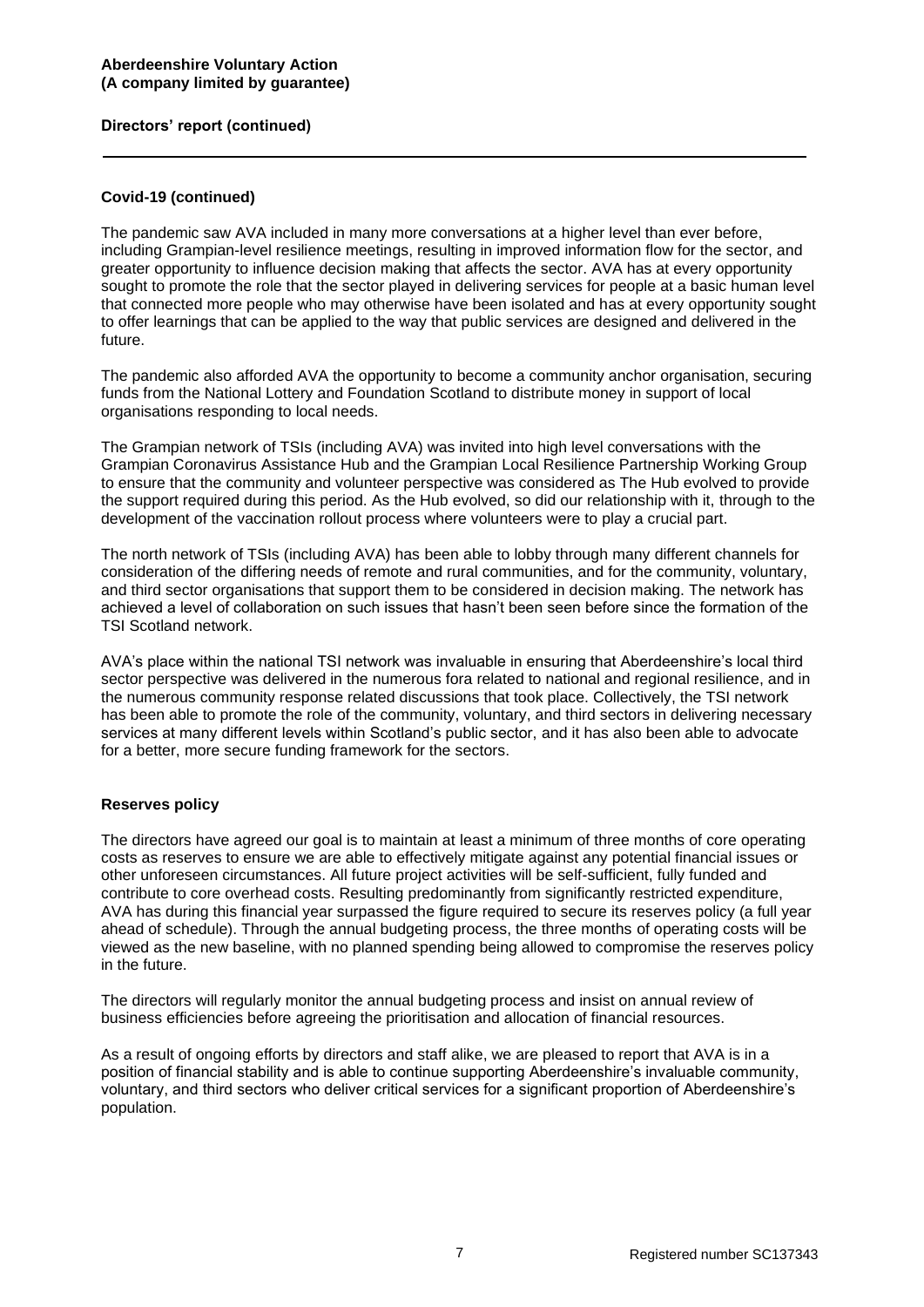### **Auditors**

In so far as the directors are aware:

- There is no relevant audit information of which the charitable company's auditors are unaware; and
- The directors have taken all steps that they ought to have taken to make themselves aware of any relevant audit information and establish that the auditors are aware of that information.

This report has been prepared in accordance with the special provisions of Part 15 of the Companies Act 2006 relating to small companies.

Approved by order of the Board of directors on 18 October 2021 and signed on its behalf by:

**FPJ Smith Director**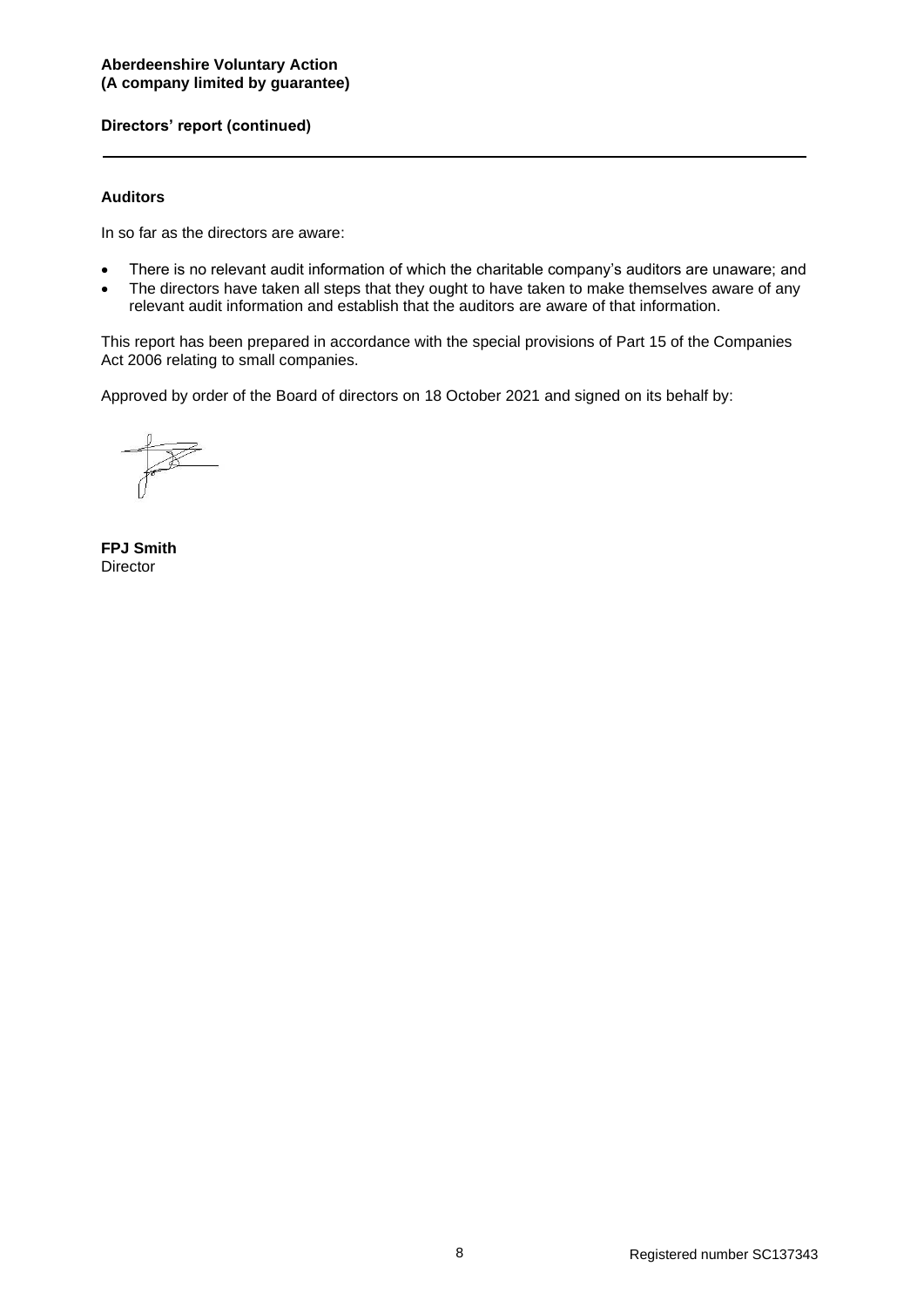### **Statement of directors' responsibilities**

The directors (who are also the trustees of Aberdeenshire Voluntary Action for the purposes of charity law) are responsible for preparing the annual report and financial statements in accordance with applicable law and United Kingdom Accounting Standards (United Kingdom Generally Accepted Accounting Practice).

Company law requires the directors to prepare financial statements for each financial year which give a true and fair view of the state of affairs of the charitable company and of the incoming resources and application of resources, including the income and expenditure of the charitable company for that period. In preparing those financial statements, the directors are required to:

- Select suitable accounting policies and then apply them consistently;
- Observe the methods and principles in the Charity SORP 2019 (FRS102);
- Make judgements and estimates that are reasonable and prudent;
- State whether applicable UK accounting standards have been followed, subject to any material departures disclosed and explained in the accounts; and
- Prepare the financial statements on the going concern basis unless it is inappropriate to presume that the charitable company will continue in business.

The directors are responsible for keeping proper accounting records which disclose with reasonable accuracy at any time the financial position of the charitable company and enable them to ensure that the financial statements comply with the Companies Act 2006, the Charities and Trustee Investment (Scotland) Act 2005 and Regulation 8 of the Charities Accounts (Scotland) Regulations 2006 (as amended). They are also responsible for safeguarding the assets of the charitable company and the group and hence for taking reasonable steps for the prevention and detection of fraud and other irregularities.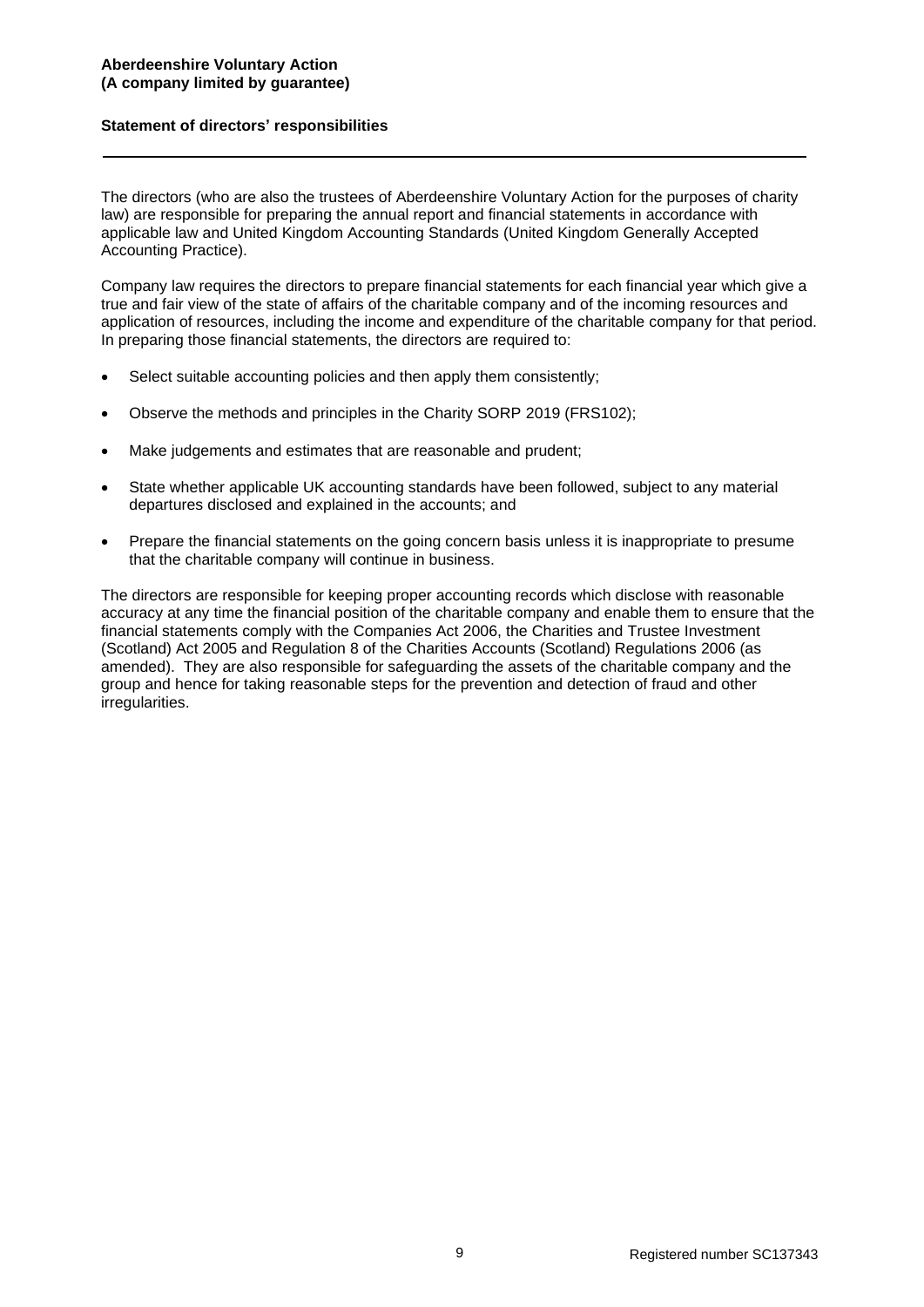#### **Independent auditors report to the directors and members of the Aberdeenshire Voluntary Action**

### **Opinion**

We have audited the financial statements of the Aberdeenshire Voluntary Action (the 'company') for the period ended 31 March 2021 which comprise the statement of financial activities, balance sheet, the statement of cash flows and related notes. The financial reporting framework that has been applied in their preparation is applicable law and United Kingdom Accounting Standards, including FRS 102 *The Financial Reporting Standard applicable in the UK and Republic of Ireland* (United Kingdom Generally Accepted Accounting Practice).

In our opinion the financial statements:

- give a true and fair view of the state of the charitable company's affairs as at 31 March 2021 and of its income and expenditure for the period then ended;
- have been properly prepared in accordance with United Kingdom Generally Accepted Accounting Practice; and
- have been prepared in accordance with the requirements of the Companies Act 2006, the Charities and Trustee Investment (Scotland) Act 2005 and Regulation 8 of the Charities Accounts (Scotland) Regulations 2006 (as amended).

#### **Basis of opinion**

We conducted our audit in accordance with International Standards on Auditing (UK) (ISAs (UK)) and applicable law. Our responsibilities under those standards are further described in the Auditor's responsibilities for the audit of the financial statements section of our report. We are independent of the charitable company in accordance with the ethical requirements that are relevant to our audit of the financial statements in the UK, including the FRC's Ethical Standard, and the provisions available for small entities, and we have fulfilled our other ethical responsibilities in accordance with these requirements. We believe that the audit evidence we have obtained is sufficient and appropriate to provide a basis for our opinion.

#### **Conclusions relating to going concern**

In auditing the financial statements, we have concluded that the directors' use of the going concern basis of accounting in the preparation of the financial statements is appropriate.

Based on the work we have performed, we have not identified any material uncertainties relating to events or conditions that, individually or collectively, may cast significant doubt on the charitable company's ability to continue as a going concern for a period of at least twelve months from when the financial statements are authorised for issue.

Our responsibilities and the responsibilities of the directors with respect to going concern are described in the relevant sections of this report.

#### **Other information**

The other information comprises the information included in the Directors' report, other than the financial statements and our auditor's report thereon. The directors are responsible for the other information. Our opinion on the financial statements does not cover the other information and, except to the extent otherwise explicitly stated in our report, we do not express any form of assurance conclusion thereon.

In connection with our audit of the financial statements, our responsibility is to read the other information and, in doing so, consider whether the other information is materially inconsistent with the financial statements or our knowledge obtained in the audit or otherwise appears to be materially misstated. If we identify such material inconsistencies or apparent material misstatements, we are required to determine whether there is a material misstatement in the financial statements or a material misstatement of the other information. If, based on the work we have performed, we conclude that there is a material misstatement of this other information, we are required to report that fact.

We have nothing to report in this regard.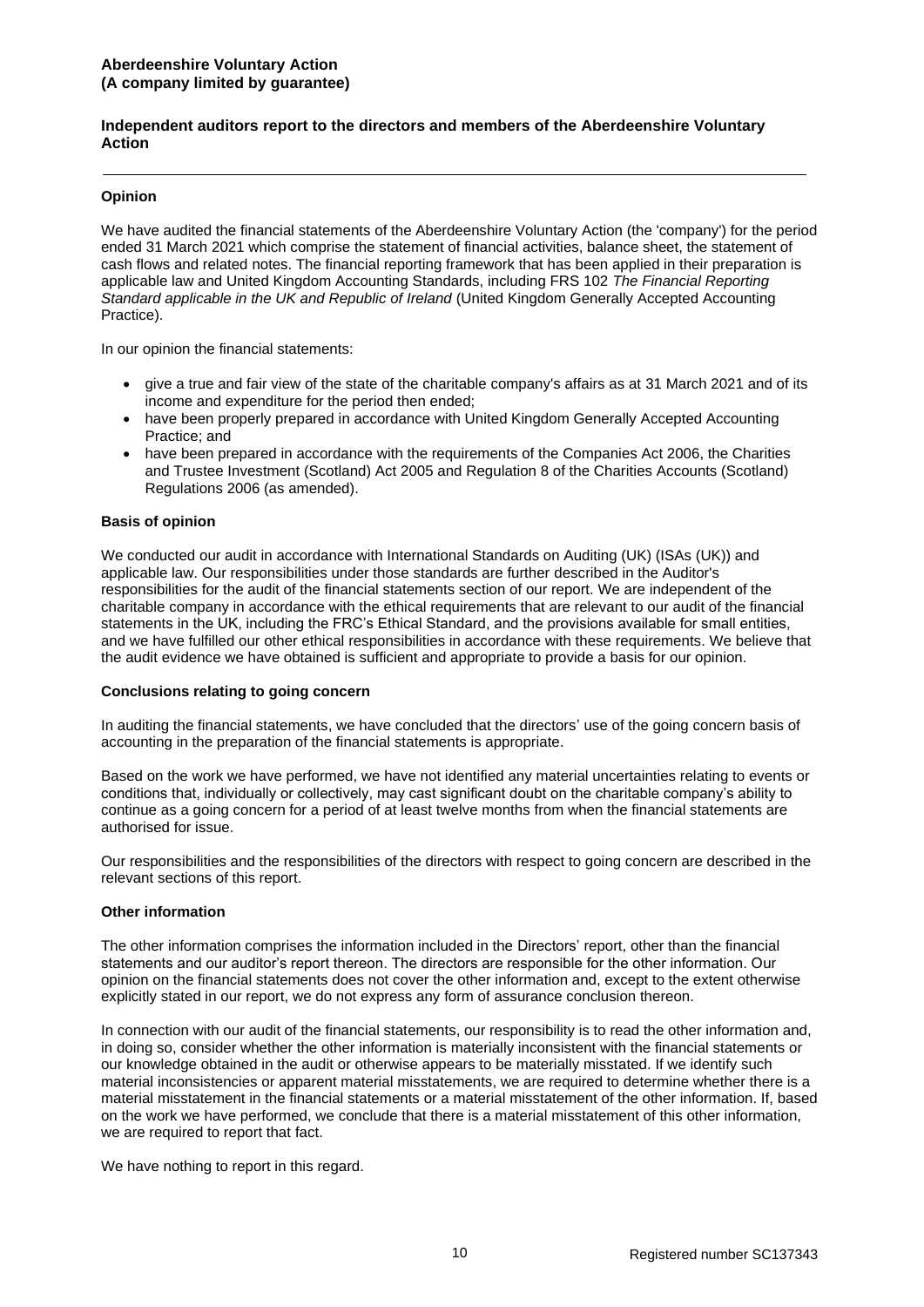### **Independent auditors report to the directors and members of the Aberdeenshire Voluntary Action (continued)**

#### **Opinions on other matters prescribed by the Companies Act 2006**

In our opinion, based on the work undertaken in the course of our audit:

- the information given in the Directors' Report which includes the Trustees' Report for the financial period for which the financial statements are prepared is consistent with the financial statements; and
- the Directors' Report which includes the Trustees' Report has been prepared in accordance with applicable legal requirements.

#### **Matters on which we are required to report by exception**

In the light of the knowledge and understanding of the charitable company and its environment obtained in the course of the audit, we have not identified material misstatements in the Director's Report which includes the Trustees' Report.

We have nothing to report in respect of the following matters where the Companies Act 2006, the Charities and Trustees Investment (Scotland) Act 2005 and the Charities Accounts (Scotland) Regulations 2006 (as amended) require us to report to you if, in our opinion:

- adequate accounting records have not been kept, or returns adequate for our audit have not been received from branches not visited by us; or
- the financial statements are not in agreement with the accounting records and returns; or
- certain disclosures of trustees' remuneration specified by law are not made; or
- we have not received all the information and explanations we require for our audit; or
- the directors were not entitled to prepare the financial statements in accordance with the small companies regime and take advantage of the small companies' exemptions in preparing the directors' report and from the requirement to prepare a strategic report.

#### **Responsibilities of directors**

As explained more fully in the Directors' Responsibilities Statement, the directors (who are also the trustees of the charitable company for the purposes of charitable law) are responsible for the preparation of the financial statements and for being satisfied that they give a true and fair view, and for such internal control as the directors determine is necessary to enable the preparation of financial statements that are free from material misstatement, whether due to fraud or error.

In preparing the financial statements, the directors are responsible for assessing the company's ability to continue as a going concern, disclosing, as applicable, matters related to going concern and using the going concern basis of accounting unless the directors either intend to liquidate the company or to cease operations, or have no realistic alternative but to do so.

#### **Auditor's responsibilities for the audit of the financial statements**

We have been appointed as auditor under section 44(1)(c) of the Charities and Trustee Investment (Scotland) Act 2005 and under the Companies Act 2006 and report in accordance with the Acts and relevant regulations made or having effect thereunder.

Our objectives are to obtain reasonable assurance about whether the financial statements as a whole are free from material misstatement, whether due to fraud or error, and to issue an auditor's report that includes our opinion. Reasonable assurance is a high level of assurance, but is not a guarantee that an audit conducted in accordance with ISAs (UK) will always detect a material misstatement when it exists. Misstatements can arise from fraud or error and are considered material if, individually or in the aggregate, they could reasonably be expected to influence the economic decisions of users taken on the basis of these financial statements.

Irregularities, including fraud, are instances of non-compliance with laws and regulations. We design procedures in line with our responsibilities, outlined above, to detect material misstatements in respect of irregularities, including fraud. The specific procedure for this engagement and the extent to which these are capable of detecting irregularities, including fraud, is detailed below: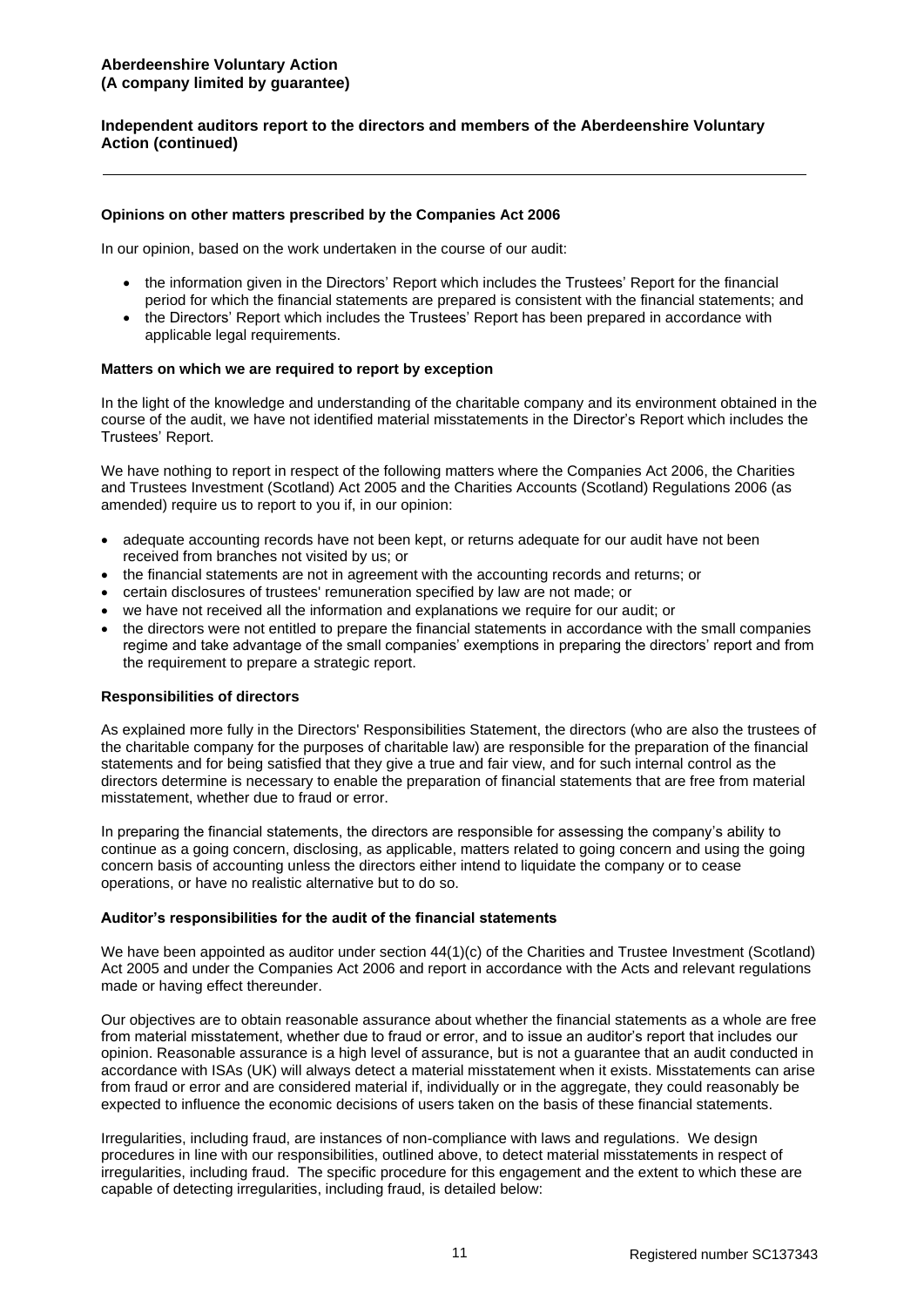## **Independent auditors report to the directors and members of the Aberdeenshire Voluntary Action (continued)**

- enquiring with management about any known or suspected instances of non-compliance with laws and regulations, including GDPR and employment law, and fraud;
- review of correspondence with regulators including OSCR:
- review of legal fee expenditure and board minutes;
- challenging assumptions and judgements made by management in their significant accounting estimates; and,
- auditing the risk of management override of controls, including through testing journal entries and other adjustments for appropriateness.

Because of the field in which the client operates, we identified the following areas as those most likely to have a material impact on the financial statements: Health and Safety; GDPR; employment law (including the Working Time Directive); and compliance with the UK Companies Act, Charities and Trustee Investment (Scotland) Act 2005 and the Charities Accounts Regulations 2006.

Owing to the inherent limitations of an audit, there is an unavoidable risk that some material misstatements in the financial statements may not be detected, even though the audit is properly planning and performed in accordance with the ISAs (UK). For instance, the further removed non-compliance is from the events and transactions reflected in the financial statements, the less likely the auditor is to become aware of it or to recognise the non-compliance.

A further description of our responsibilities for the audit of the financial statements is located on the Financial Reporting Council's website at [https://www.frc.org.uk/auditorsresponsibilities.](https://www.frc.org.uk/auditorsresponsibilities) This description forms part of our auditor's report.

### **Use of our report**

This report is made solely to the members, as a body, in accordance with Chapter 3 of Part 16 of the Companies Act 2006, and to the charity's directors, as a body, in accordance with Section 44 (1)(c) of the Charities and Trustee Investment (Scotland) Act 2005 and regulation 10 of the Charities Accounts (Scotland) Regulations 2006 (as amended). Our audit work has been undertaken so that we might state to the members and the charity's directors those matters we are required to state to them in an auditor's report and for no other purpose. To the fullest extent permitted by law, we do not accept or assume responsibility to anyone other than the charity, its members as a body and its directors as a body, for our audit work, for this report, or for the opinions we have formed.

honaMorgay

# **Fiona Morgan (Senior Statutory Auditor)**

For and on behalf of Henderson Loggie LLP Chartered Accountants Statutory Auditors Eligible to act as an auditor in terms of section 1212 of the Companies Act 2006 45 Queens Road Aberdeen AB15 4ZN

27 October 2021

.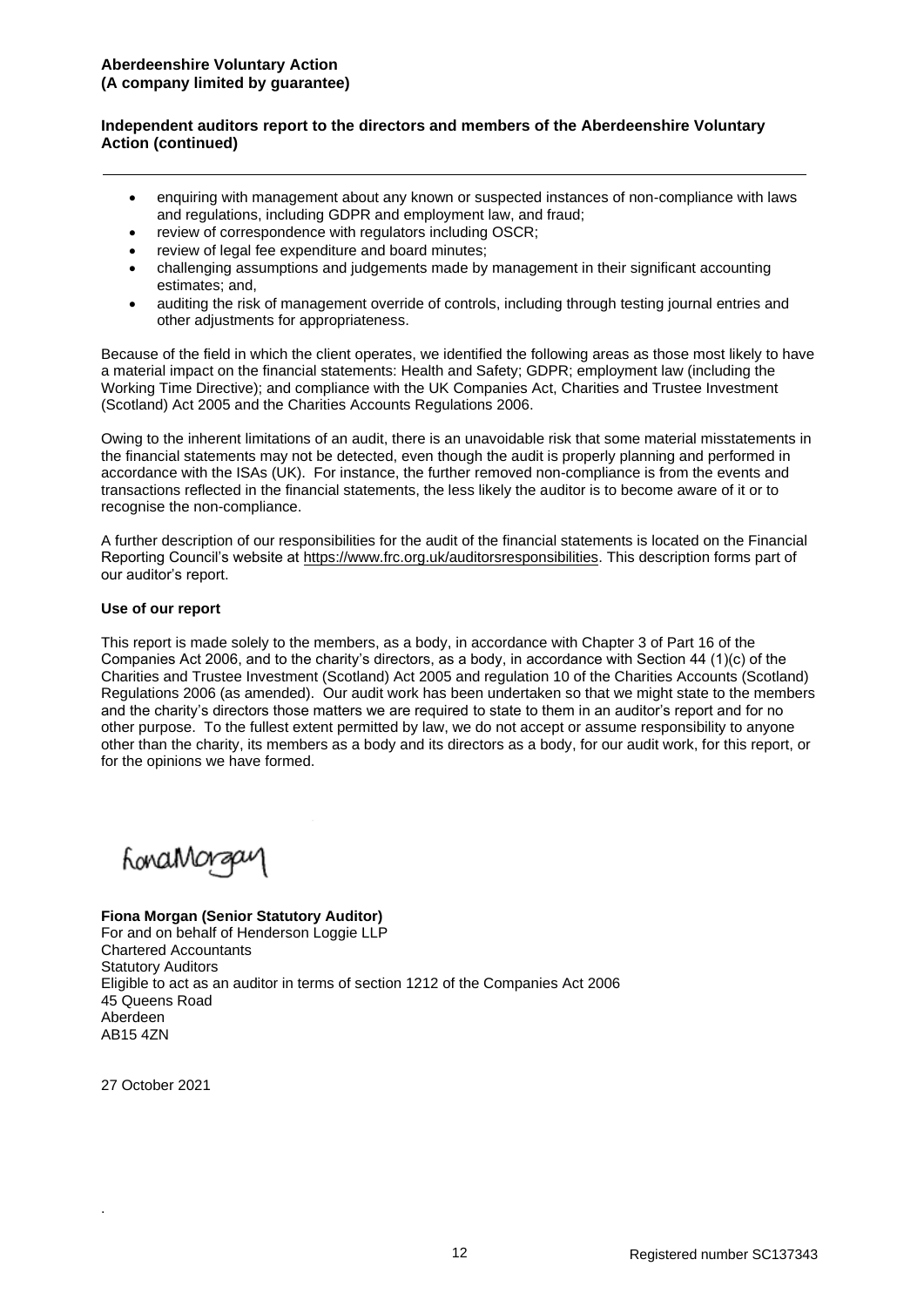# **Statement of financial activities for the year ended 31 March 2021**

|                                                               |                | <b>Unrestricted</b> | <b>Restricted</b> | 2021<br><b>Total</b>               | Unrestricted                           | Restricted       | 2020<br>Total      |
|---------------------------------------------------------------|----------------|---------------------|-------------------|------------------------------------|----------------------------------------|------------------|--------------------|
|                                                               |                | <b>Funds</b>        | <b>Funds</b>      | <b>Funds</b>                       | <b>Funds</b>                           | Funds            | Funds              |
|                                                               | Note           | £                   | £                 | £                                  | £                                      | £                | £                  |
| Income:<br>Donations and grants                               | 3              | 332,784             | 2,760             | 335,544                            | 316,800                                |                  | 316,800            |
| Income from charitable activities                             | 4              | 115,780             | 228,378           | 344,158                            | 129,662                                | 98,964           | 228,626            |
| Income from other trading activities                          | 5              | 53,735              |                   | 53,735                             | 165,354                                |                  | 165,354            |
| Other income                                                  | 6              | 3,967               |                   | 3,967                              | 3,339                                  |                  | 3,339              |
| <b>Total</b>                                                  |                | 506,266             | 231,138           | 737,404                            | 615,155                                | 98,964           | 714,119            |
| <b>Expenditure:</b>                                           |                |                     |                   |                                    |                                        |                  |                    |
| Raising funds                                                 | $\overline{7}$ | 123,459             |                   | 123,459                            | 162,492                                |                  | 162,492            |
| Charitable activities                                         | $\overline{7}$ | 244,323             | 231,895           | 476,218                            | 396,660                                | 116,601          | 513,261            |
| <b>Total</b>                                                  |                | 367,782             | 231,895           | 599,677                            | 559,152                                | 116,601          | 675,753            |
| Net income/(expenditure)                                      |                | 138,484             | (757)             | 137,727                            | 56,003                                 | (17, 637)        | 38,366             |
| <b>Transfers between funds</b>                                | 16             |                     |                   |                                    | (28)                                   | 28               |                    |
| Net movement in funds before recognised losses                |                | 138,484             | (757)             | 137,727                            | 55,975                                 | (17,609)         | 38,366             |
| <b>Other recognised losses</b>                                |                |                     |                   |                                    |                                        |                  |                    |
| Actuarial (loss)/gains on defined benefit schemes             | 19             | (1, 111)            |                   | (1, 111)                           | 973                                    |                  | 973                |
| Net movement in funds                                         |                | 137,373             | (757)             | 136,616                            | 56,948                                 | (17,609)         | 39,339             |
| <b>Reconciliation of funds</b><br>Total funds brought forward | 16             | 101,445             | 2,606             | 104,051                            | 44,497                                 | 20,215           | 64,712             |
| <b>Total funds carried forward</b>                            | 16             | 238,818<br>=======  | 1,849<br>=======  | 240,667<br>$=$ $=$ $=$ $=$ $=$ $=$ | 101,445<br>$=$ $=$ $=$ $=$ $=$ $=$ $=$ | 2,606<br>======= | 104,051<br>======= |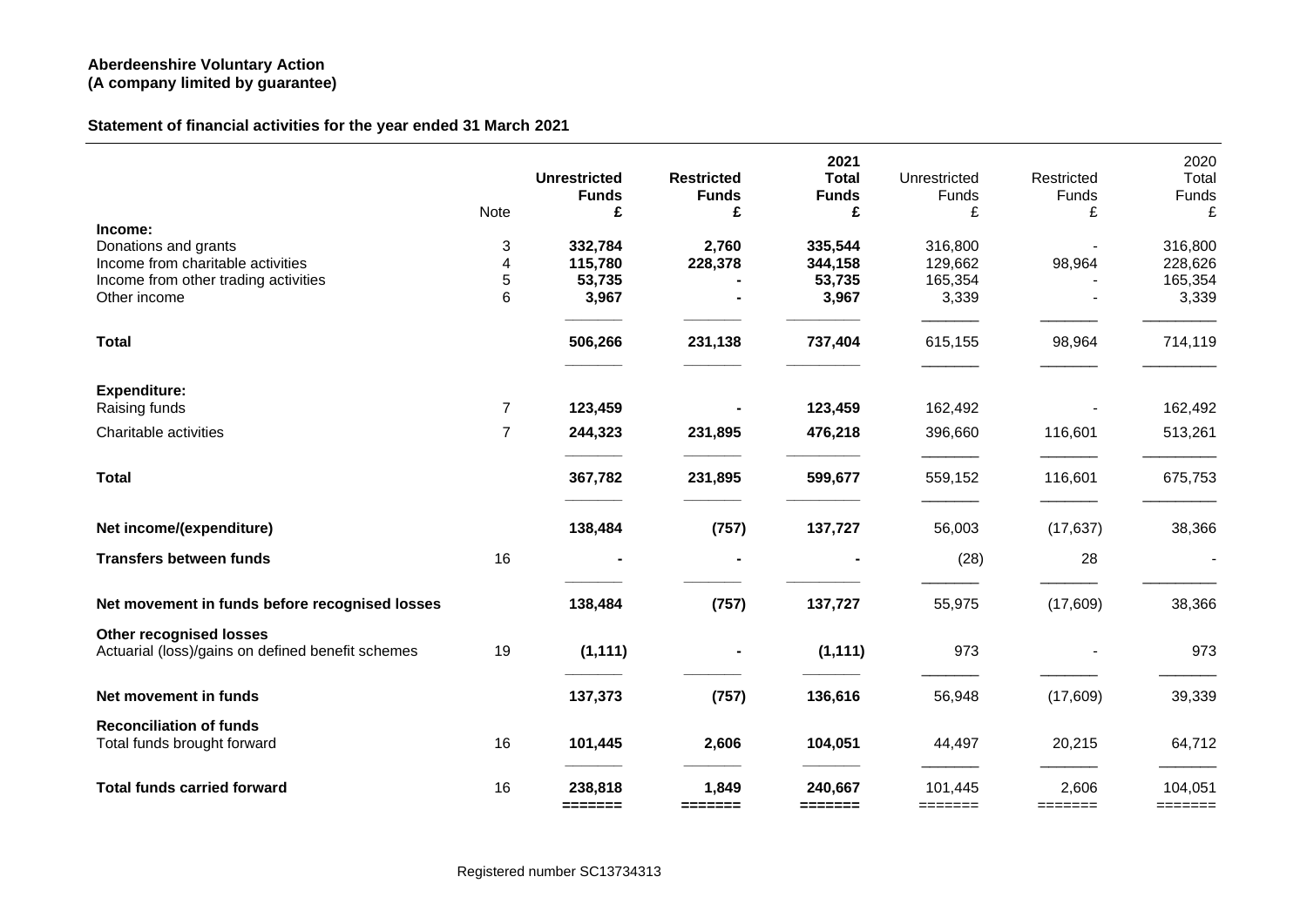#### **Balance sheet at 31 March 2021**

|                                                                                                   | <b>Note</b> | 2021<br>£                      | 2020<br>£                              |
|---------------------------------------------------------------------------------------------------|-------------|--------------------------------|----------------------------------------|
| <b>Fixed assets</b><br>Tangible assets                                                            | 12          | 10,587                         | 3,842                                  |
| <b>Current assets</b><br><b>Debtors</b><br>Cash at bank and in hand                               | 13          | 14,978<br>310,978              | 11,061<br>149,383                      |
|                                                                                                   |             | 325,956                        | 160,444                                |
| <b>Creditors</b><br>Amounts falling due within one year                                           | 14          | (71, 183)                      | (33, 123)                              |
| <b>Net current assets</b>                                                                         |             | 254,773                        | 127,321                                |
| <b>Total assets less current liabilities</b>                                                      |             | 265,360                        | 131,163                                |
| Pension scheme funding deficit                                                                    | 19          | (24, 693)                      | (27, 112)                              |
| Net assets after pension fund deficit                                                             |             | 240,667<br>======              | 104,051<br>$=$ $=$ $=$ $=$ $=$ $=$     |
| <b>Funds</b><br><b>Unrestricted funds</b><br>General funds<br>Less pension scheme funding deficit |             | 263,511<br>(24, 693)           | 128,557<br>(27, 112)                   |
| <b>Net unrestricted funds</b>                                                                     | 16          | 238,818                        | 101,445                                |
| <b>Restricted funds</b>                                                                           | 16          | 1,849                          | 2,606                                  |
| <b>Members' funds</b>                                                                             |             | 240,667<br>$=$ $=$ $=$ $=$ $=$ | 104,051<br>$=$ $=$ $=$ $=$ $=$ $=$ $=$ |

These financial statements have been prepared in accordance with the special provisions of Part 15 of the Companies Act 2006 relating to small companies.

The financial statements were approved by the Board of directors on 18 October 2021 and were signed on its behalf by:

**FPJ Smith** Director

Charity number SC014223

The notes on pages 16 to 32 form part of these financial statements.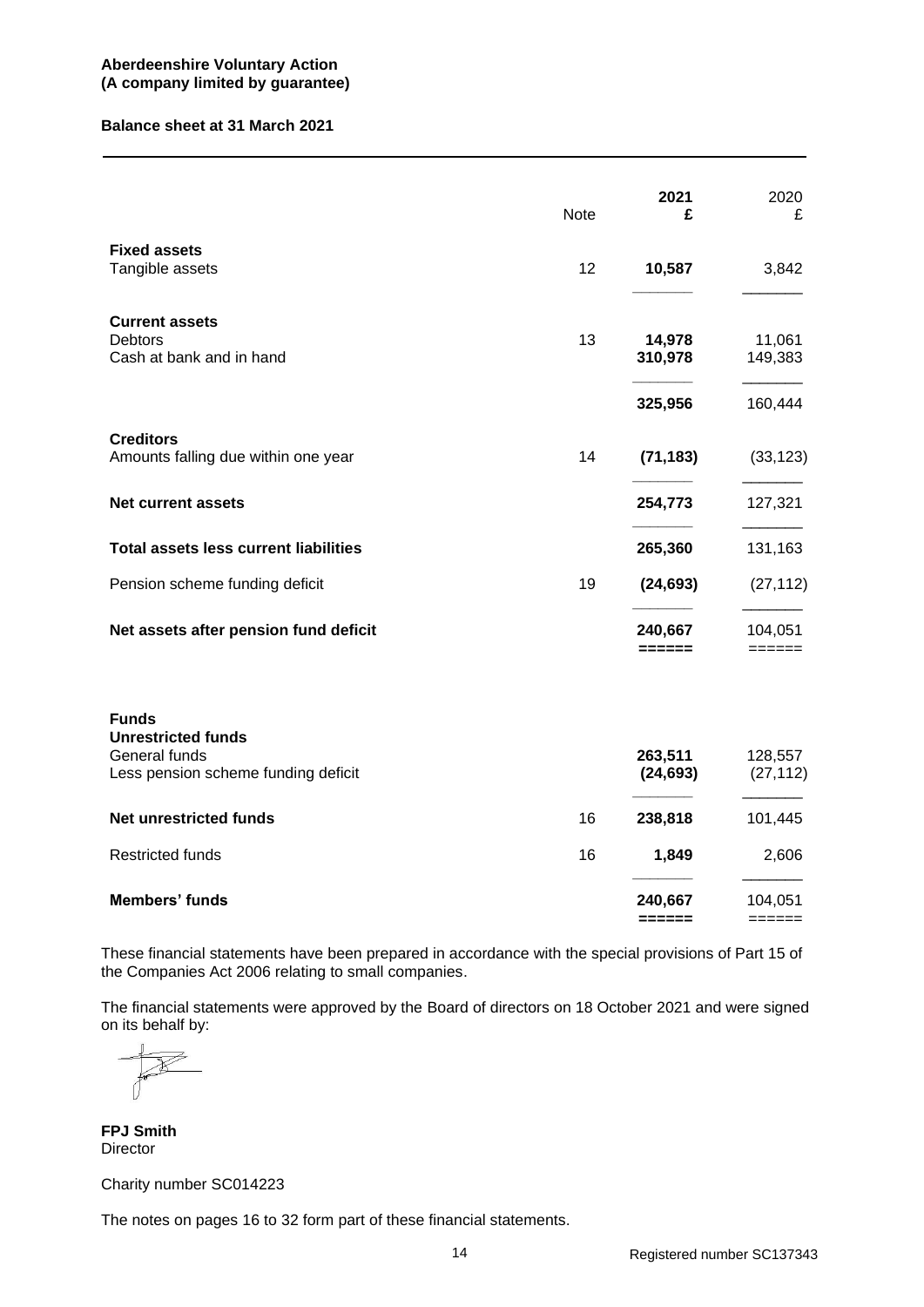### **Cash flow statement at 31 March 2021**

|                                                                                                                                                 | Note | 2021<br>£         | 2020<br>£         |
|-------------------------------------------------------------------------------------------------------------------------------------------------|------|-------------------|-------------------|
| Cash flows provided by operating activities:<br>Net cash provided by operating activities                                                       | 21   | 172,211           | 35,656            |
| Cash flows (used by) / provided by investing activities:<br>Purchase of property, plant and equipment<br>Proceeds from disposal of fixed assets |      | (10, 616)         | 1,135             |
| Net cash used in investing activities                                                                                                           |      | (10, 616)         | 1,135             |
| Change in cash and cash equivalents in the reporting period                                                                                     |      | 161,595           | 36,791            |
| Cash and cash equivalents at 1 April 2020                                                                                                       |      | 149,383           | 112,592           |
| Cash and cash equivalents at 31 March 2021                                                                                                      |      | 310,978<br>====== | 149,383<br>====== |
| Being:                                                                                                                                          |      |                   |                   |
| Cash at bank and in hand                                                                                                                        |      | 310,978<br>====== | 149.383<br>====== |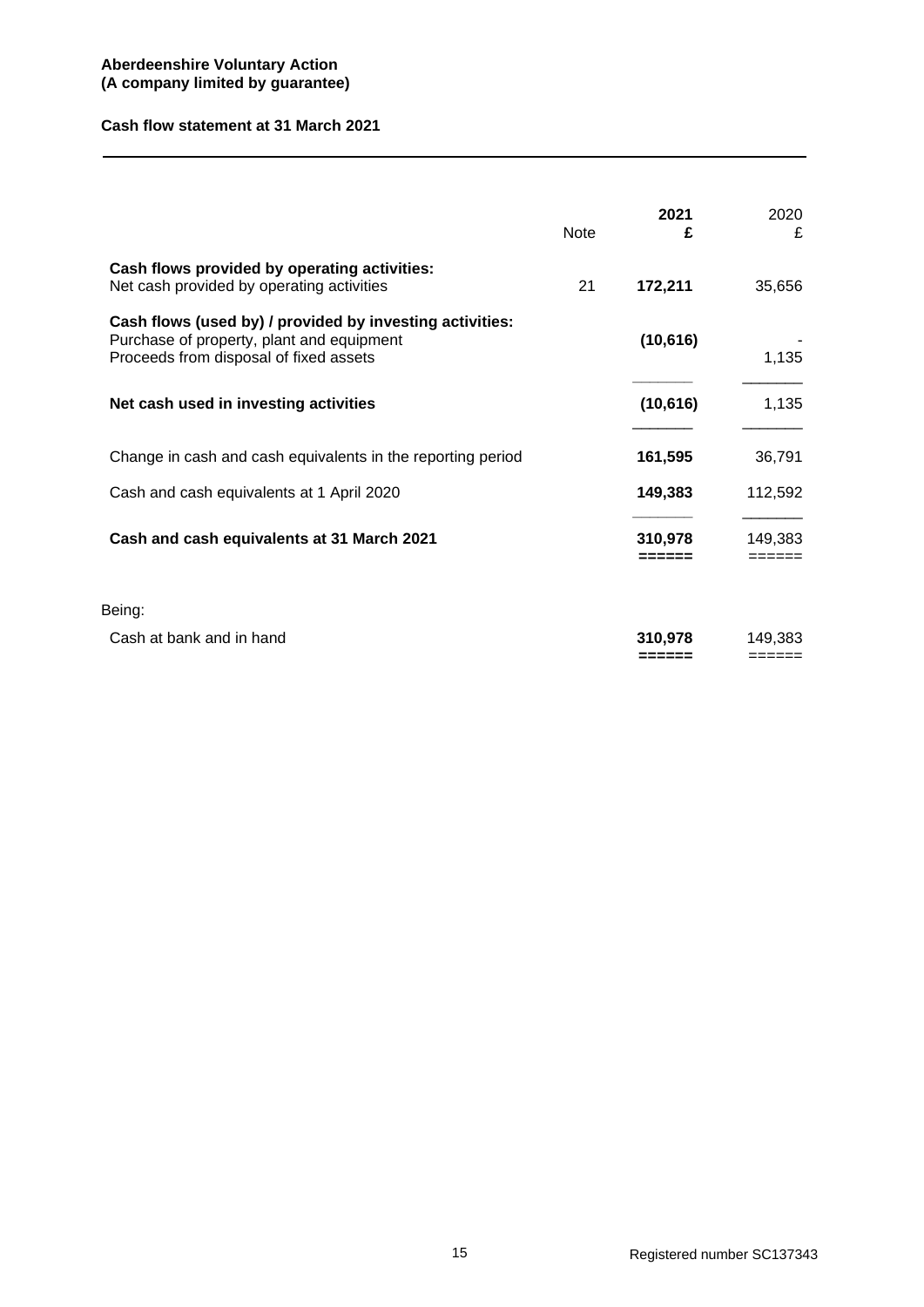### **Notes to the financial statements**

## **1 Status of the company and liability of members**

On the winding up of the company every member has undertaken to contribute to the assets of the company for the payment of the debts and liabilities and of the cost of winding up of the company, such amount as may be required not exceeding one pound. If the winding up occurs within one year of a member ceasing to be a member then the above applies for debts and liabilities of the company contracted for before he ceased to be a member.

### **Company information**

Aberdeenshire Voluntary Action is a company limited by guarantee incorporated in Scotland. The registered office is 57 Station Road, Ellon, Aberdeenshire, AB41 9AR.

### **2 Accounting policies**

#### **Basis of accounting**

The financial statements have been prepared under the historical cost convention. They include the results of the operations of the charitable company indicated in the directors' report all of which are continuing.

The financial statements have been prepared in accordance with applicable accounting standards and the Accounting and Reporting by Charities: Statement of Recommended Practice applicable to charities preparing their accounts in accordance with the Financial Reporting Standard applicable in the UK and Republic of Ireland (FRS 102) - Charities SORP (FRS 102), the Financial Reporting Standard applicable in the UK and the Republic of Ireland (FRS 102) and the Companies Act 2006.

The financial statements are prepared in sterling, which is the functional currency of the company. Monetary amounts in these financial statements are rounded to the nearest £.

Aberdeenshire Voluntary Action meets the definition of a public benefit entity under FRS 102. Assets and liabilities are initially recognised at historical cost or transaction value unless otherwise stated in the relevant accounting policy note(s).

#### **Going concern**

At the time of approving the financial statements, the directors have a reasonable expectation that the charity has adequate resources to continue in operational existence for the foreseeable future.

The Trustees are aware of the financial implications of the COVID 19 pandemic on the organisation but do consider that the charity is in a sound financial position and will be able to meet its commitments during 2021-22.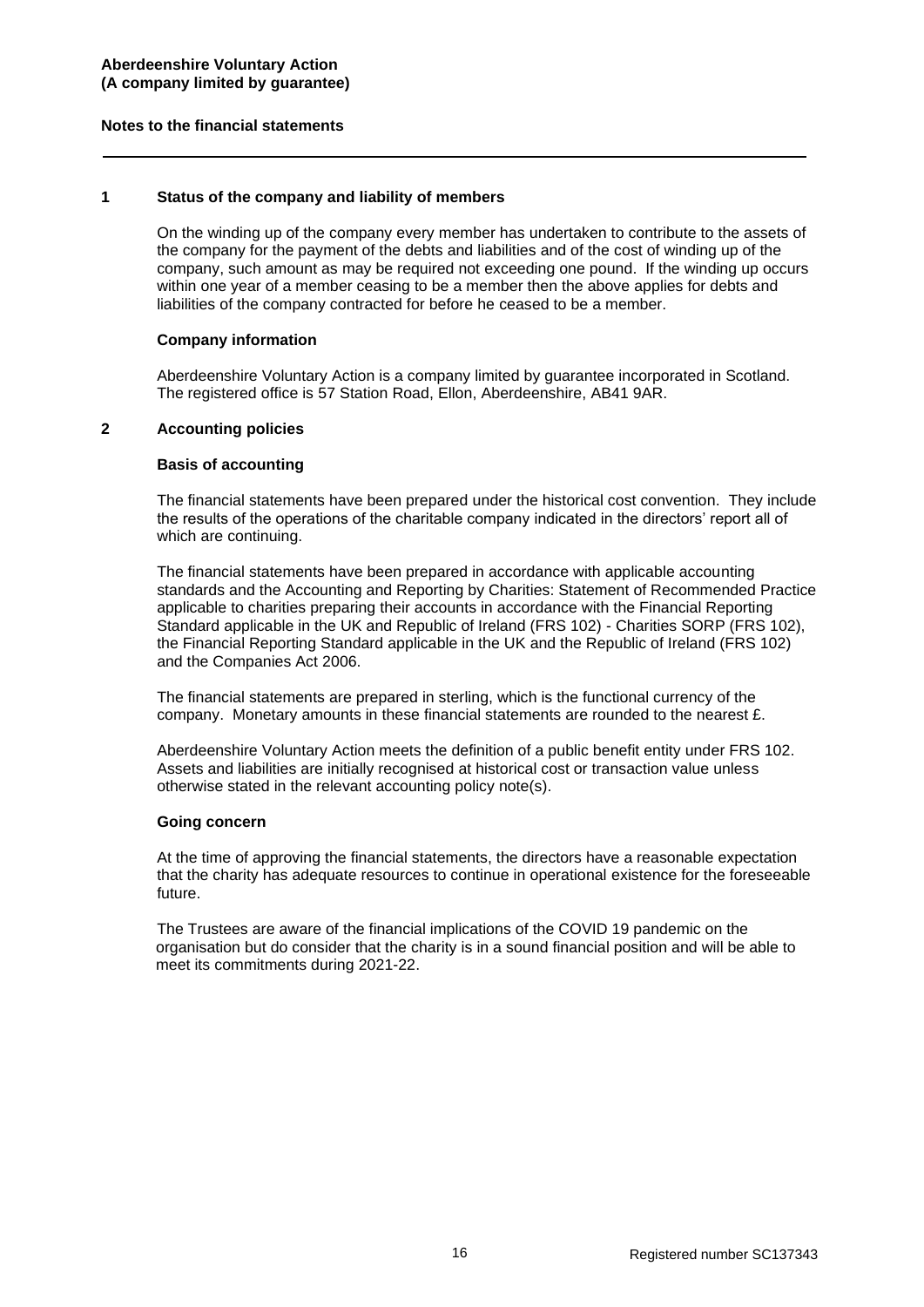### **2 Accounting policies (continued)**

#### **Income recognition**

All income is recognised in the Statement of Financial Activities once the charity has entitlement to the funds, it is probable that the income will be received, and the amount can be measured reliably.

Income from government and other grants, whether capital or revenue grants is recognised when the charity has entitlement to the funds, any performance conditions attached to the grants have been met, and it is probable that the income will be received and the amount can be measured reliably and is not deferred.

Income from trading activities includes income earned from fundraising and trading activities to raise funds for the charity. Income is received in exchange for supplying goods in order to raise funds and is recognised when entitlement has occurred.

Interest receivable is included when receivable by the charity.

#### **Expenditure recognition**

Liabilities are recognised as expenditure as soon as there is a legal or constructive obligation committing the charity to that expenditure, it is probable that a transfer of economic benefits will be required in settlement and the amount of the obligation can be measured reliably.

Expenditure is accounted for on an accruals basis and has been classified under headings and aggregate all cost related to the category. Where costs cannot be directly attributed to particular headings they have been allocated to activities on a basis consistent with the use of resources.

Irrecoverable VAT is charged as an expense against the activity for which expenditure arose.

#### **Allocation and apportionment of costs**

Support costs have been allocated between governance costs and other support costs. Governance costs comprise all costs involving the public accountability of the charity and its compliance with regulation and good practice. These costs include costs related to the statutory audit and legal fees together with overhead and support costs.

Governance costs and support costs relating to charitable activities have been allocated based on costs not attributable to one activity and staff time.

### **Fund accounting**

All income and expenditure is dealt with through the statement of financial activities. In the statement of financial activities, funds are classified as either restricted funds or unrestricted funds, defined as follows:

*Restricted funds* are funds subject to specific purposes, which may be declared by the donors or with their authority (e.g. by restrictive wording or an appeal).

*Unrestricted funds* are expendable at the discretion of the directors in furtherance of the objects of Aberdeenshire Voluntary Action.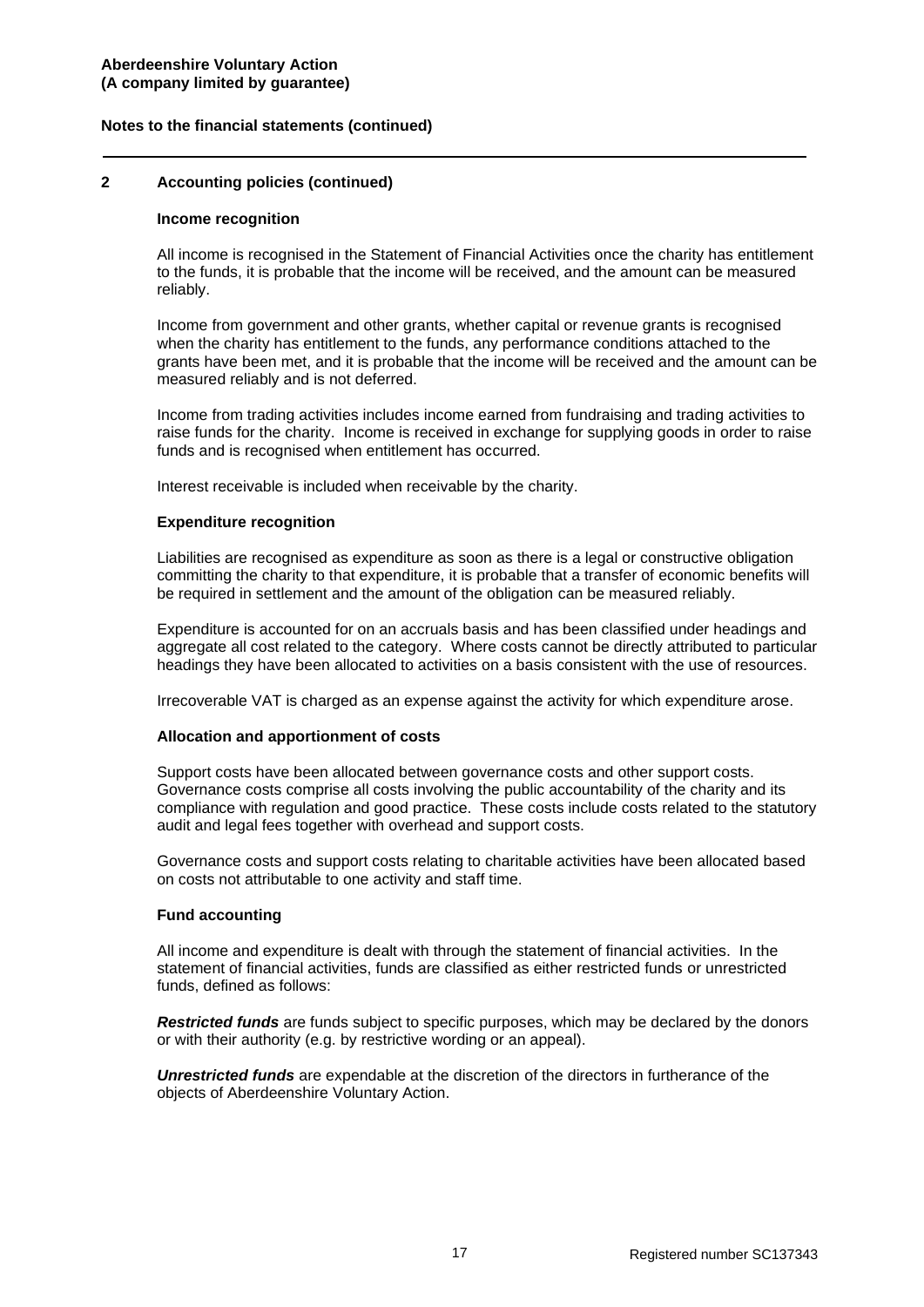### **2 Accounting policies (continued)**

#### **Tangible fixed assets and depreciation**

Depreciation is provided at the following annual rates in order to write off each asset over its estimated useful life.

| Improvements to property | - 10% on cost                                         |
|--------------------------|-------------------------------------------------------|
| Fixtures and fittings    | - 25% on reducing balance and 20% on reducing balance |
| Motor vehicles           | - 25% on reducing balance                             |
| Computer equipment       | - 33% on cost                                         |

Individual fixed assets costing £250 or more are capitalised at cost.

#### **Taxation**

The charity is exempt from corporation tax on its charitable activities.

#### **Operating leases**

Rentals paid under operating leases are charged to the Statement of Financial Activities on a straight-line basis over the period of the lease.

#### **Pension costs and other post-retirement benefits**

The company participates in the scheme The Pension Trust - Scottish Voluntary Sector Pension Scheme, a multi-employer scheme which provides benefits to some 95 non-associated employers. The scheme is a defined benefit scheme in the UK. It is not possible for the company to obtain sufficient information to enable it to account for the scheme as a defined benefit scheme. Therefore, it accounts for the scheme as a defined contribution scheme.

The scheme is subject to the funding legislation outlined in the Pensions Act 2004 which came into force on 30 December 2005. This, together with documents issued by The Pensions Regulator and Technical Actuarial Standards issued by the Financial Reporting Council, set out the framework for funding defined benefit occupational pension schemes in the UK.

The scheme is classified as a "last man standing arrangement". Therefore, the company is potentially liable for other participating employers' obligations of those employers are unable to meet their share of the scheme deficit on an annuity purchase base on withdrawal from the scheme.

#### **Debtors**

Trade and other debtors are recognised at the settlement amount due after any trade discount offered. Prepayments are valued at the amount prepaid net of trade discounts due.

#### **Cash at bank and in hand**

Cash at bank and cash in hand includes cash and short term highly liquid investments with a short maturity of three months or less from the date of acquisition or opening of the deposit or similar account.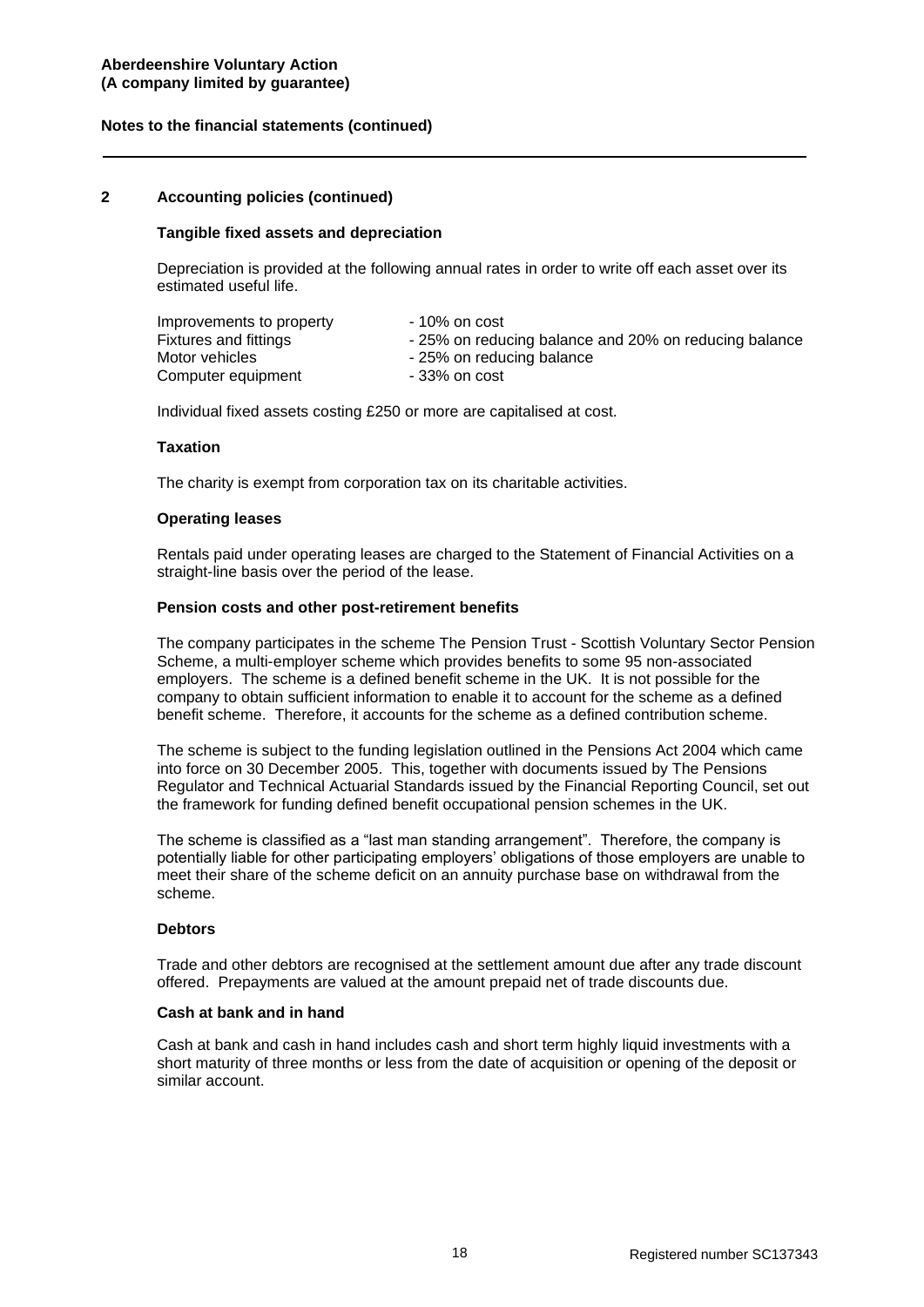### **2 Accounting policies (continued)**

#### **Creditors and provisions**

Creditors and provisions are recognised where the charity has a present obligation resulting from a past event that will probably result in the transfer of funds to a third party and the amount due to settle the obligation can be measured or estimated reliably. Creditors and provisions are normally recognised at their settlement amount after allowing for any trade discount.

#### **Financial instruments**

The charity only has financial assets and financial liabilities of a kind that qualify as basic financial instruments. Basic financial instruments are initially recognised at transaction value and subsequently measured at their settlement value.

#### **Donated goods**

Where practicable, donated goods for resale are measured at fair value on initial recognition, which is the expected proceeds from sale less the expected costs of sales. Where estimating the fair value of donated goods for resale is impractical, due to the volume of low value items received, they are not recognised on receipt. Instead the value to the charity of the donated goods sold is recognised as income when sold.

#### **Judgements in applying accounting policies and key sources of estimation**

In the application of the charity's accounting policies, the trustees are required to make judgements, estimates and assumptions about the carrying amount of assets and liabilities that are not readily apparent from other sources. The estimates and associated assumptions are based on historical experience and other factors that are considered to be relevant. Actual results may differ from these estimates.

In preparing these financial statements, the directors have made the following judgements:

- Determine whether leases entered into by the charity as a lease are operating or finance leases. These decisions depend on an assessment of whether the risks and rewards of ownership have been transferred from the lessor to the lessee on a lease by lease basis.
- Tangible fixed assets are depreciated over a period to reflect their estimated useful lives. The applicability of the assumed lives is reviewed annually, taking into account factors such as physical condition, maintenance and obsolescence.
- Fixed assets are also assessed as to whether there are indicators of Impairment. This assessment involves consideration of the economic viability of the purpose for which the asset is used.
- The requirement for accruals is assessed using post year end information and information available from detailed budgets. This identified costs that are expected to be incurred for services provided by other parties. Accruals are only released when there is a reasonable expectation that these costs will not be invoiced in the future.

There are no material sources of estimation within the charity.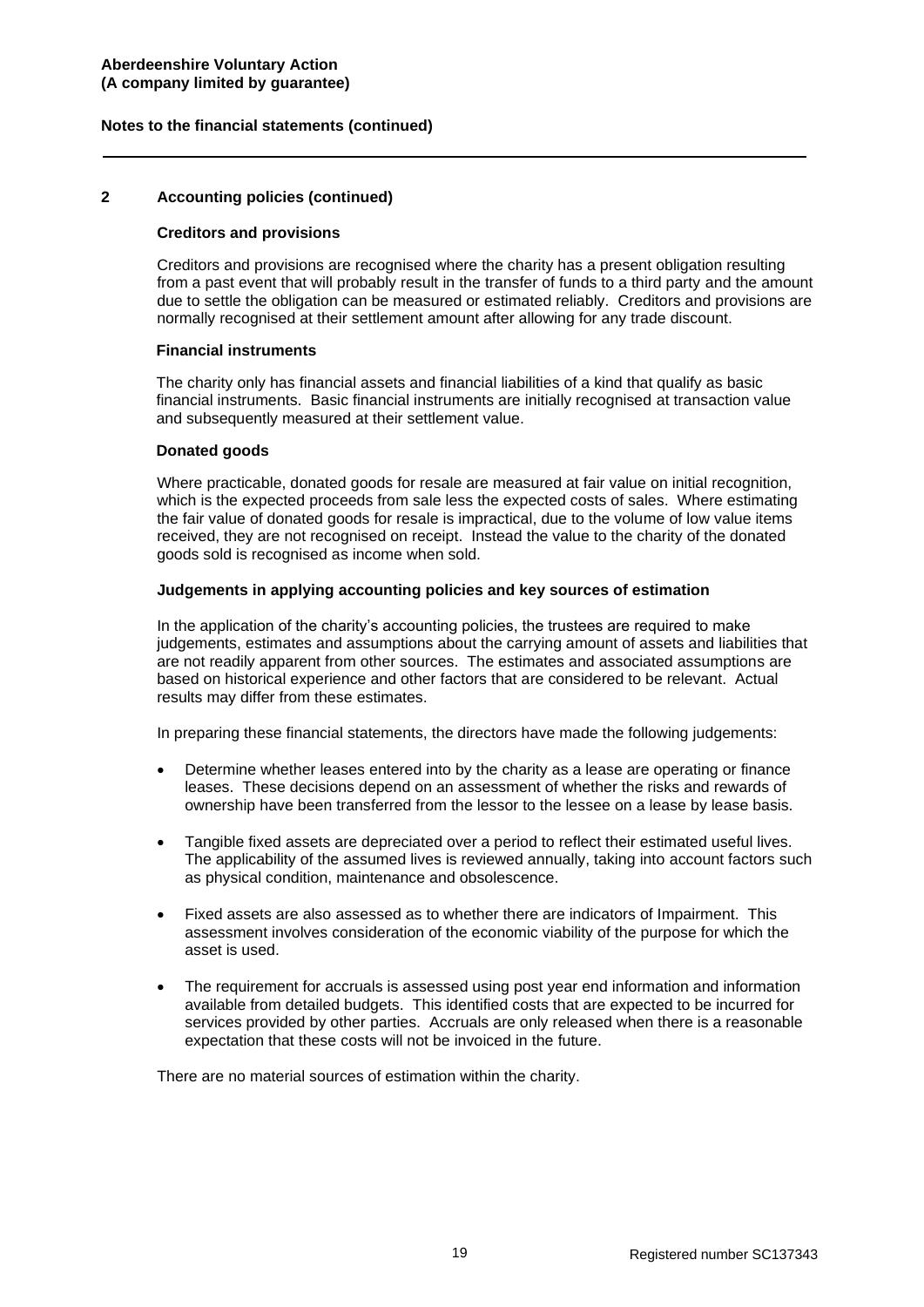| 3 | <b>Donations and grants</b>                                   | 2021                  | 2020                                   |
|---|---------------------------------------------------------------|-----------------------|----------------------------------------|
|   | <b>Unrestricted</b><br>Donations<br>Scottish Government grant | £<br>6,877<br>316,800 | £<br>316,800                           |
|   | <b>HMRC Coronavirus Job Retention Scheme</b>                  | 9,107                 |                                        |
|   | <b>Restricted</b>                                             | 332,784               | 316,800                                |
|   | Donation in kind - capital grant                              | 2,760                 |                                        |
|   |                                                               | 335,544<br>=======    | 316,800<br>=======                     |
| 4 | Income from charitable activities                             | 2021                  | 2020                                   |
|   | <b>Unrestricted</b>                                           | £                     | £                                      |
|   | Grants<br>Administration                                      | 102,800<br>12,980     | 121,350<br>8,312                       |
|   | <b>Restricted</b>                                             | 115,780               | 129,662                                |
|   | Grants                                                        | 228,378               | 98,964                                 |
|   |                                                               | 344,158<br>=======    | 228,626<br>$=$ $=$ $=$ $=$ $=$ $=$ $=$ |
| 5 | Income from other trading activities                          | 2021                  | 2020                                   |
|   |                                                               | £                     | £                                      |
|   | Magpie income                                                 | 53,735                | 165,354                                |
|   |                                                               | 53,735<br>======      | 165,354<br>======                      |
| 6 | Other income                                                  | 2021                  | 2020                                   |
|   |                                                               | £                     | £                                      |
|   | Rent receivable<br>Other income                               | 3,967                 | 2,710<br>629                           |
|   |                                                               | 3,967<br>======       | 3,339<br>======                        |
|   |                                                               |                       |                                        |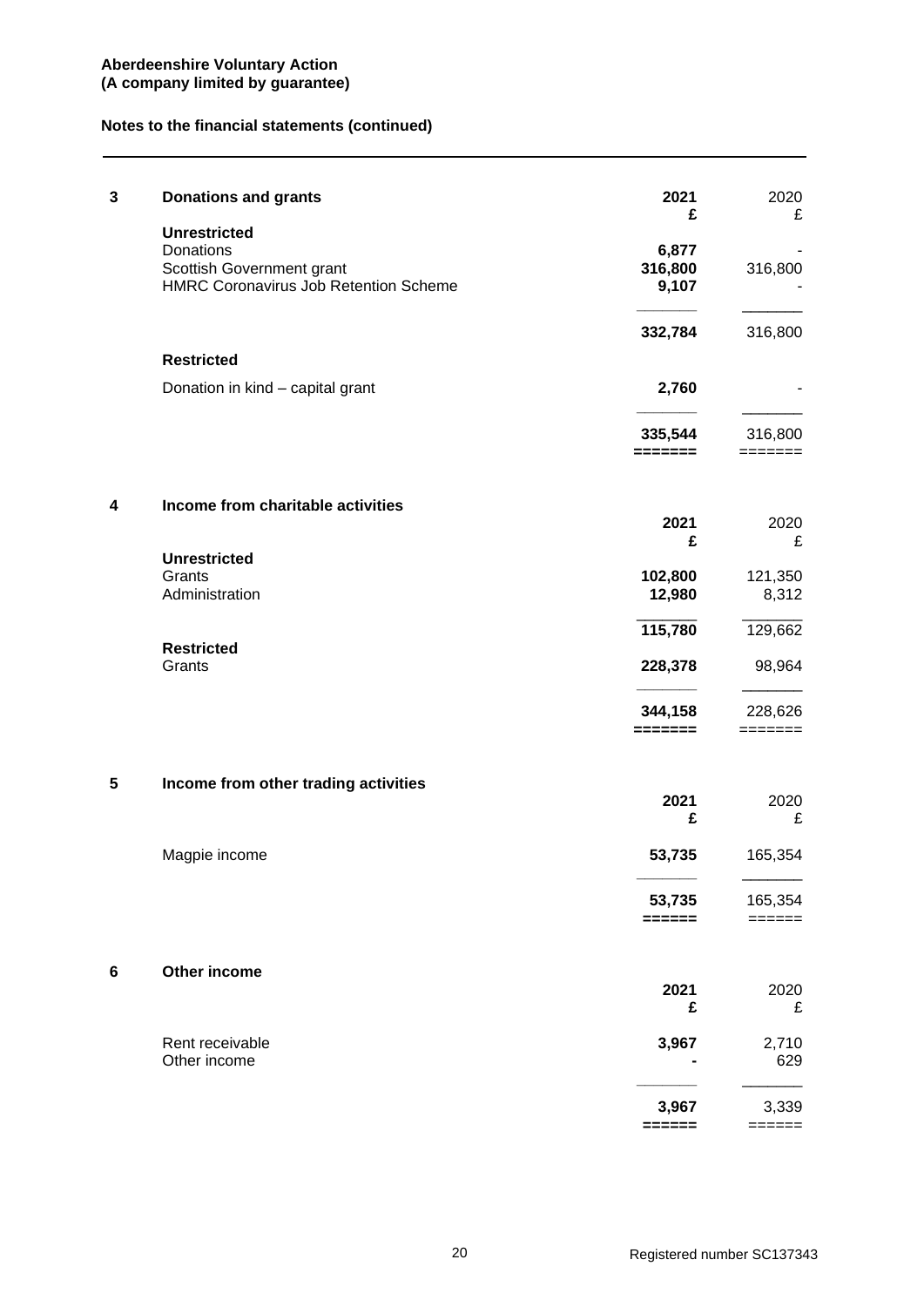## **Notes to the financial statements (continued)**

## **7 Expenditure**

|                                |                         | Cost of raising funds   |                     | <b>Charitable activities</b> | <b>Support costs</b>    |                   | 2021         | 2020                        |
|--------------------------------|-------------------------|-------------------------|---------------------|------------------------------|-------------------------|-------------------|--------------|-----------------------------|
| 2021                           | <b>Unrestricted</b>     | <b>Restricted</b>       | <b>Unrestricted</b> | <b>Restricted</b>            | <b>Unrestricted</b>     | <b>Restricted</b> | <b>Total</b> | £                           |
|                                |                         |                         | £                   | £                            | £                       | £                 | £            |                             |
| Wages                          | 64,373                  |                         | 151,473             | 155,805                      |                         |                   | 371,651      | 403,394                     |
| Social security                | 4,888                   |                         | 10,909              | 11,085                       |                         |                   | 26,882       | 27,790                      |
| Pension                        | 3,644                   |                         | 7,308               | 7,538                        |                         |                   | 18,490       | 20,066                      |
| Staff travel & expenses        |                         |                         | 1,397               |                              |                         |                   | 1,397        | 21,573                      |
| Irrecoverable VAT              |                         |                         | 87                  |                              |                         |                   | 87           | 4,856                       |
| Project costs                  |                         |                         |                     | 56,556                       |                         |                   | 56,556       | 19,597                      |
| Conferences / events           |                         |                         | 58                  |                              |                         |                   | 58           | 475                         |
| Volunteer costs                |                         |                         |                     |                              |                         |                   |              | 1,037                       |
| Rent                           | 18,410                  |                         | 20,639              |                              |                         |                   | 39,049       | 52,661                      |
| Rates & water                  | 4,933                   |                         | 1,635               |                              |                         |                   | 6,568        | 6,202                       |
| Light & heat                   | 2,794                   |                         | 1,134               |                              |                         |                   | 3,928        | 7,820                       |
| Insurance                      | 2,566                   |                         |                     |                              | 2,716                   |                   | 5,282        | 5,086                       |
| Telephone                      | 1,298                   |                         | 5,930               |                              |                         |                   | 7,228        | 9,498                       |
| Cleaning                       |                         |                         |                     |                              | 84                      |                   | 84           | 1,446                       |
| IT costs                       | 3,648                   |                         | 18,482              |                              |                         |                   | 22,130       | 19,091                      |
| Repairs & renewals             | 1,527                   |                         | 460                 |                              |                         |                   | 1,987        | 8,096                       |
| Motor expenses                 | 6,549                   |                         |                     |                              |                         |                   | 6,549        | 8,814                       |
| Postage & stationery           | 283                     |                         | 1,708               |                              |                         |                   | 1,991        | 5,251                       |
| Advertising                    | 450                     |                         | 1,772               |                              |                         |                   | 2,222        | 2,054                       |
| Training costs                 | 125                     |                         | 3,875               |                              |                         |                   | 4,000        | 499                         |
| Subscriptions                  | 450                     |                         | 2,643               |                              |                         |                   | 3,093        | 1,706                       |
| Accountancy fees               | 212                     |                         |                     |                              | 731                     |                   | 943          | 7,399                       |
| Legal & professional           | 720                     |                         | 135                 |                              | 231                     |                   | 1,086        | 16,948                      |
| <b>Sundries</b>                |                         |                         |                     |                              | 536                     |                   | 536          | 1,778                       |
| Bank charges                   | 4,062                   |                         | 198                 |                              |                         |                   | 4,260        | 5,815                       |
| Loss on disposal of fixed      |                         |                         |                     |                              |                         |                   |              |                             |
| assets                         |                         |                         | 104                 |                              |                         |                   | 104          | 3,396                       |
| Depreciation                   | 756                     |                         |                     | 911                          | 4,860                   |                   | 6,527        | 2,733                       |
| Bad debts                      |                         |                         |                     |                              |                         |                   |              | 165                         |
| Pension deficit interest (note |                         |                         |                     |                              |                         |                   |              |                             |
| 19)                            |                         |                         |                     |                              | 639                     |                   | 639          | 431                         |
| Audit fees                     | 1,771                   |                         |                     |                              | 4,579                   |                   | 6,350        | 9,000                       |
| Board expenses                 |                         |                         |                     |                              |                         |                   |              | 1,076                       |
|                                | 123,459                 |                         | 229,947             | 231,895                      | 14,376                  |                   | 599,677      | 675,753                     |
|                                | $=$ $=$ $=$ $=$ $=$ $=$ | $=$ $=$ $=$ $=$ $=$ $=$ | ======              | $=$ $=$ $=$ $=$ $=$ $=$      | $=$ $=$ $=$ $=$ $=$ $=$ | ======            |              | $=$ $=$ $=$ $=$ $=$ $=$ $=$ |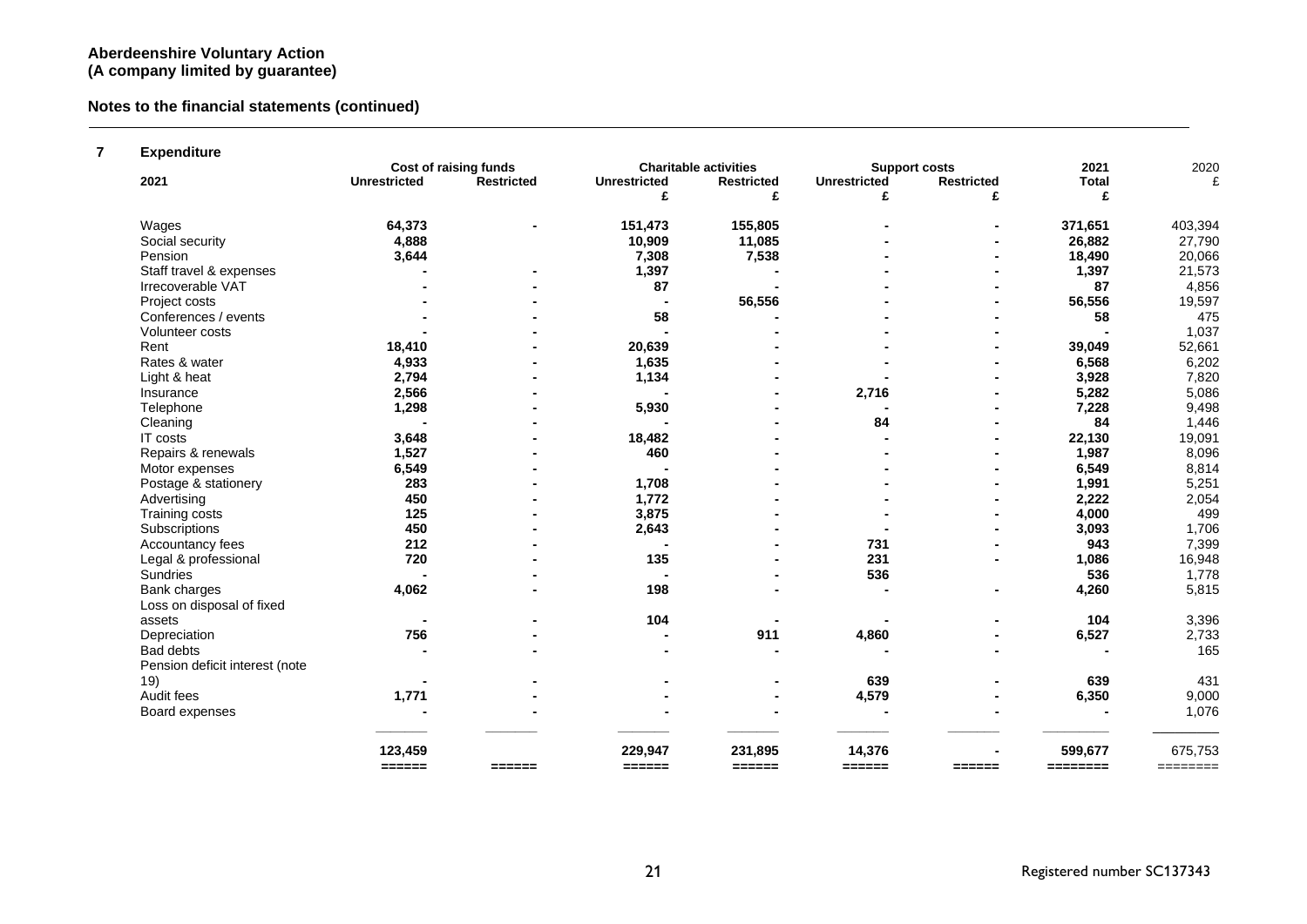## **Notes to the financial statements (continued)**

## **7 Expenditure (continued)**

|                                |                         | <b>Cost of raising funds</b> |                         | <b>Charitable activities</b> | <b>Support costs</b> |                         | 2020         |
|--------------------------------|-------------------------|------------------------------|-------------------------|------------------------------|----------------------|-------------------------|--------------|
| 2020                           | <b>Unrestricted</b>     | Restricted                   | <b>Unrestricted</b>     | <b>Restricted</b>            | <b>Unrestricted</b>  | <b>Restricted</b>       | <b>Total</b> |
|                                |                         |                              | £                       | £                            |                      | £                       | £            |
| Wages                          | 74,823                  |                              | 248,291                 | 80,280                       |                      |                         | 403,394      |
| Social security                | 5,391                   |                              | 16,861                  | 5,538                        |                      |                         | 27,790       |
| Pension                        | 4,037                   |                              | 12,263                  | 3,766                        |                      |                         | 20,066       |
| Staff travel & expenses        |                         |                              | 14,516                  | 7,057                        |                      |                         | 21,573       |
| Irrecoverable VAT              |                         |                              | 4,856                   |                              |                      |                         | 4,856        |
| Project costs                  |                         |                              |                         | 19,597                       |                      |                         | 19,597       |
| Conferences / events           |                         |                              | 335                     | 140                          |                      |                         | 475          |
| Volunteer costs                | 817                     |                              |                         |                              | 220                  |                         | 1,037        |
| Rent                           | 27,532                  |                              | 25,129                  |                              |                      |                         | 52,661       |
| Rates & water                  | 3,299                   |                              | 2,903                   |                              |                      |                         | 6,202        |
| Light & heat                   | 4,602                   |                              | 3,218                   |                              |                      |                         | 7,820        |
| Insurance                      | 2,524                   |                              |                         |                              | 2,562                |                         | 5,086        |
| Telephone                      |                         |                              | 9,498                   |                              |                      |                         | 9,498        |
| Cleaning                       |                         |                              |                         |                              | 1,446                |                         | 1,446        |
| <b>IT</b> costs                | 2,841                   |                              | 16,250                  |                              |                      |                         | 19,091       |
| Repairs & renewals             | 5,546                   |                              | 2,550                   |                              |                      |                         | 8,096        |
| Motor expenses                 | 8,814                   |                              |                         |                              |                      |                         | 8,814        |
| Postage & stationery           | 546                     |                              | 4,705                   |                              |                      |                         | 5,251        |
| Advertising                    | 1,433                   |                              | 560                     | 61                           |                      |                         | 2,054        |
| Training costs                 |                         |                              | 499                     |                              |                      |                         | 499          |
| Subscriptions                  | 550                     |                              | 1,156                   |                              |                      |                         | 1,706        |
| Accountancy fees               |                         |                              |                         |                              | 7,399                |                         | 7,399        |
| Legal & professional           | 7,278                   |                              | 2,040                   |                              | 7,630                |                         | 16,948       |
| Sundries                       | 302                     |                              | 1,224                   | 28                           | 90                   | 134                     | 1,778        |
| Bank charges                   | 5,383                   |                              | 432                     |                              |                      |                         | 5,815        |
| Loss on disposal of fixed      |                         |                              |                         |                              |                      |                         |              |
| assets                         | 3,396                   |                              |                         |                              |                      |                         | 3,396        |
| Depreciation                   | 929                     |                              |                         |                              | 1,804                |                         | 2,733        |
| Bad debts                      |                         |                              | 165                     |                              |                      |                         | 165          |
| Pension deficit interest (note |                         |                              |                         |                              |                      |                         |              |
| 19)                            |                         |                              |                         |                              | 431                  |                         | 431          |
| Audit fees                     | 2,449                   |                              |                         |                              | 6,551                |                         | 9,000        |
| Board expenses                 |                         |                              |                         |                              | 1,076                |                         | 1,076        |
|                                |                         |                              |                         |                              |                      |                         |              |
|                                | 162,492                 |                              | 367,451                 | 116,467                      | 29,209               | 134                     | 675,753      |
|                                | $=$ $=$ $=$ $=$ $=$ $=$ | $=$ $=$ $=$ $=$ $=$          | $=$ $=$ $=$ $=$ $=$ $=$ | ======                       | ======               | $=$ $=$ $=$ $=$ $=$ $=$ | ========     |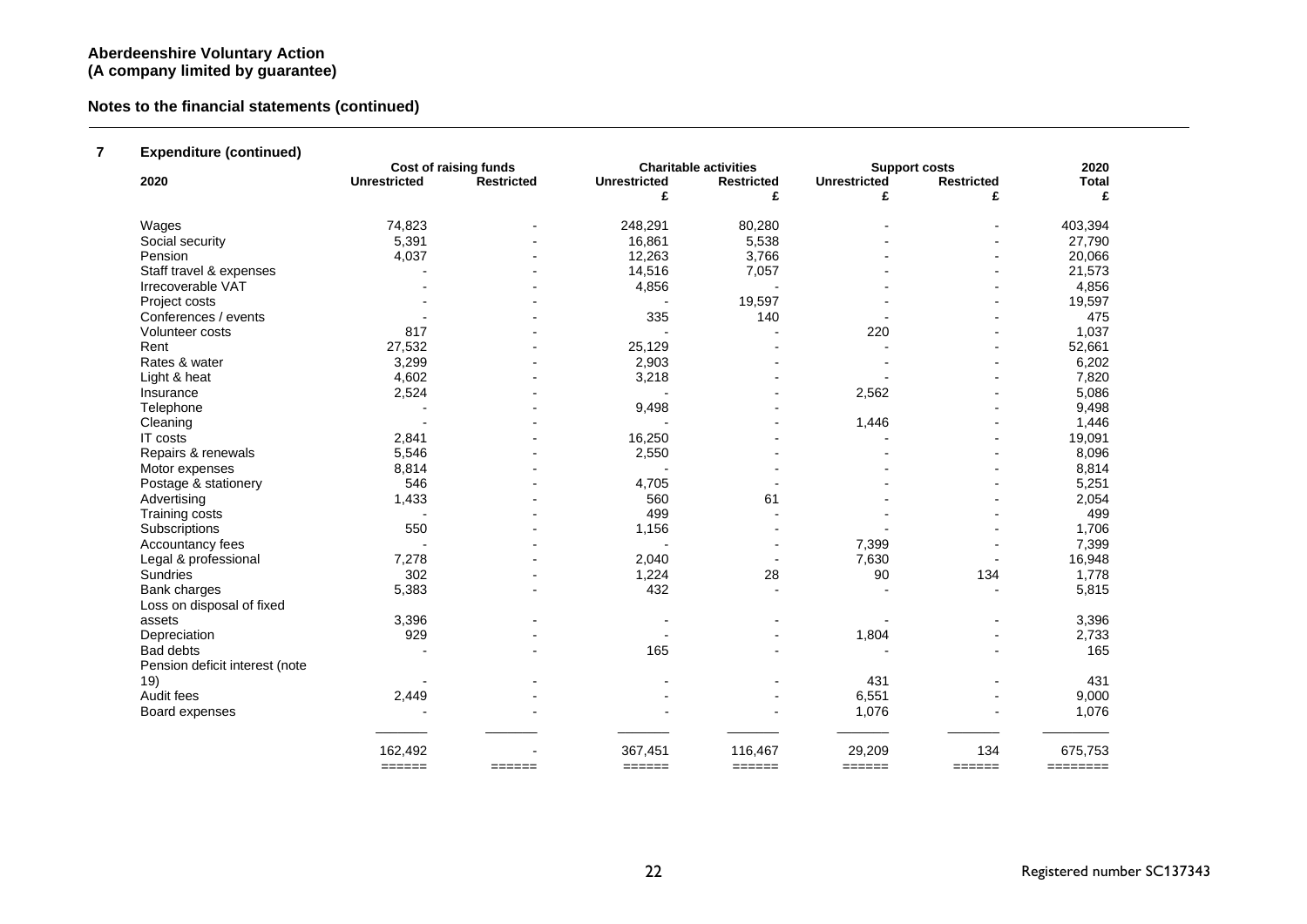#### **8 Governance costs**

|            |                                                    | 2021<br>£ | 2020<br>£ |
|------------|----------------------------------------------------|-----------|-----------|
| Audit fees |                                                    | 6,350     | 9,000     |
|            | Board meeting expenses                             |           | 1,076     |
|            |                                                    | 6,350     | 10,076    |
|            |                                                    |           |           |
| 9          | Net income/(expenditure)                           |           |           |
|            |                                                    | 2021<br>£ | 2020<br>£ |
|            | Net income/(expenditure) is stated after charging: |           |           |
|            | Auditors' remuneration - audit                     | 6,350     | 9,000     |
|            | - non-audit fees                                   | 943       | 7,384     |
|            | Depreciation - owned assets                        | 6,527     | 2,733     |
|            | Other operating leases                             | 39,050    | 52,661    |
|            | Loss on disposal of fixed assets                   | 104       | 3,396     |
|            |                                                    | -----     | :=====    |

## **10 Directors' remuneration and key management**

There was no directors' remuneration or other benefits for the year ended 31 March 2021 nor for the year ended 31 March 2020.

#### **Directors' expenses**

During the year, expenses of £nil were claimed by directors for travel expenses (2020 - £1,076).

#### **Compensation of key management personnel**

Key management in post during the year received a total compensation of £97,147 (2020 - £92,731).

#### **11 Staff costs**

|                                                                    | 2021<br>£                   | 2020<br>£                   |
|--------------------------------------------------------------------|-----------------------------|-----------------------------|
| Wages and salaries<br>Social security costs<br>Other pension costs | 371,651<br>26,882<br>18,490 | 403,394<br>27,791<br>20,066 |
|                                                                    | 417,022                     | 451,251                     |

The average monthly number of employees during the year was 16 (2020 – 18).

There were no employees whose emoluments for the year were greater than £60,000 in either year.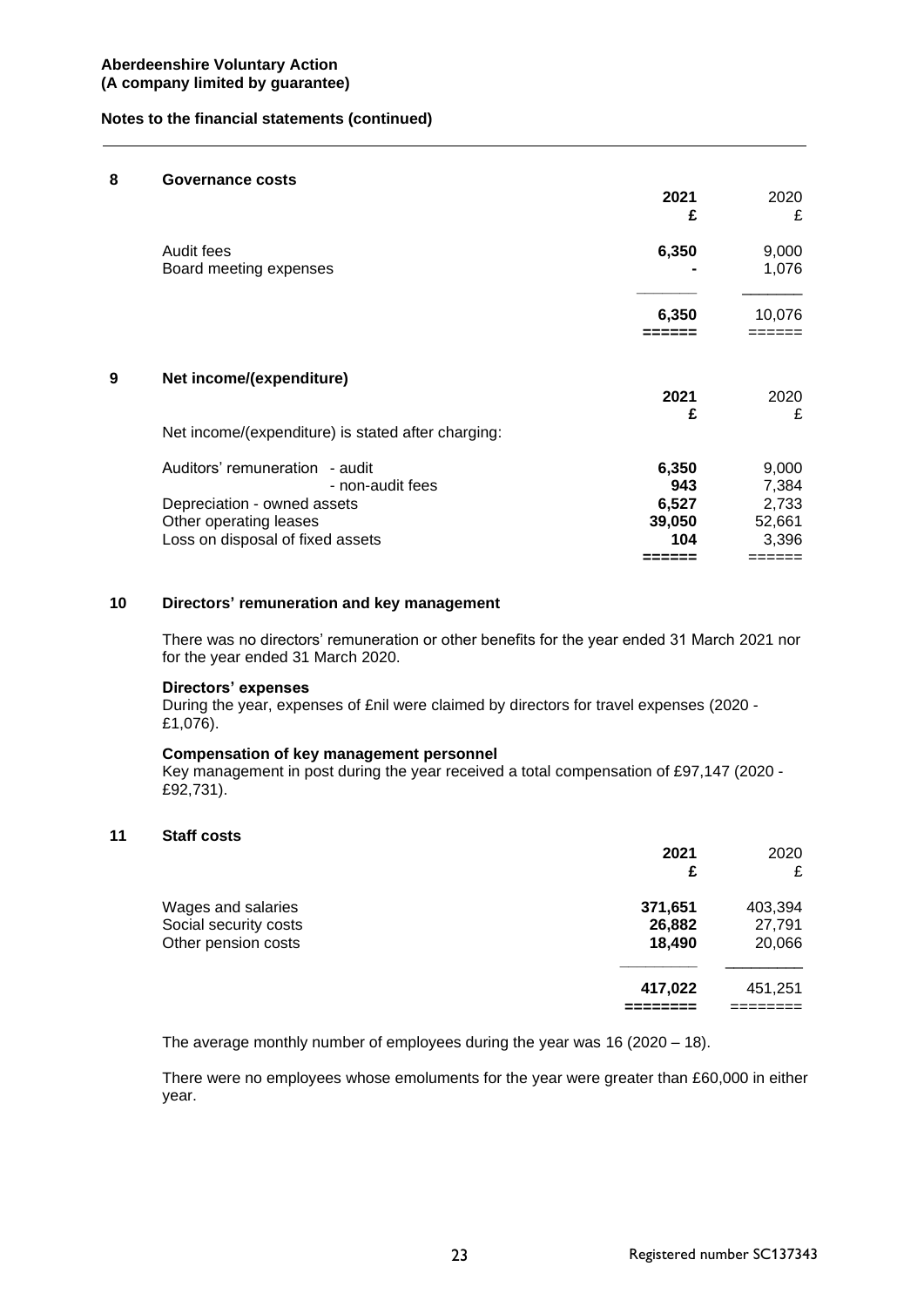# **12 Tangible fixed assets**

| 2021                | <b>Improvements</b><br>to property<br>£ | <b>Fixtures &amp;</b><br>fittings<br>£ | <b>Motor</b><br>vehicles<br>£ | Computer<br>equipment<br>£ | <b>Total</b><br>£ |
|---------------------|-----------------------------------------|----------------------------------------|-------------------------------|----------------------------|-------------------|
| Cost                |                                         |                                        |                               |                            |                   |
| At 1 April 2020     | 10,075                                  | 60,806                                 |                               | 27,690                     | 98,571            |
| Additions           |                                         |                                        |                               | 13,376                     | 13,376            |
|                     |                                         |                                        |                               |                            |                   |
| <b>Disposals</b>    |                                         | (264)                                  |                               |                            | (264)             |
| At 31 March 2021    | 10,075                                  | 60,542                                 |                               | 41,066                     | 111,683           |
| <b>Depreciation</b> |                                         |                                        |                               |                            |                   |
| At 1 April 2020     | 9,229                                   | 58,745                                 |                               | 26,755                     | 94,729            |
|                     |                                         |                                        |                               |                            |                   |
| Charge for year     | 507                                     | 832                                    |                               | 5,188                      | 6,527             |
| Disposals           |                                         | (160)                                  |                               |                            | (160)             |
| At 31 March 2021    | 9,736                                   | 59,417                                 |                               | 31,943                     | 101,096           |
|                     |                                         |                                        |                               |                            |                   |
| Net book value      |                                         |                                        |                               |                            |                   |
| At 31 March 2021    | 339<br>======                           | 1,125<br>======                        | ======                        | 9,123<br>======            | 10,587<br>======  |
| At 31 March 2020    |                                         |                                        |                               |                            |                   |
|                     | 846<br>$=$ $=$ $=$ $=$ $=$              | 2,061<br>======                        | $=$ $=$ $=$ $=$ $=$ $=$       | 935<br>======              | 3,842<br>======   |
| 2020                | Improvements                            | <b>Fixtures &amp;</b>                  | <b>Motor</b>                  | Computer                   |                   |
|                     | to property<br>£                        | fittings<br>£                          | vehicles<br>£                 | equipment<br>£             | Total<br>£        |
| Cost                |                                         |                                        |                               |                            |                   |
| At 1 April 2019     |                                         |                                        |                               |                            |                   |
|                     |                                         |                                        |                               |                            |                   |
|                     | 14,888                                  | 69,927                                 | 2,000                         | 35,693                     | 122,508           |
| Additions           | (4, 813)                                | (9, 121)                               | (2,000)                       | (8,003)                    |                   |
| At 31 March 2020    | 10,075                                  | 60,806                                 |                               | 27,690                     | 98,571            |
|                     |                                         |                                        |                               |                            | (23, 937)         |
|                     |                                         |                                        |                               |                            |                   |
| <b>Depreciation</b> |                                         |                                        |                               |                            |                   |
| At 1 April 2019     | 11,792                                  | 65,035                                 | 1,605                         | 32,970                     | 111,402           |
| Charge for year     | 447                                     | 498                                    |                               | 1,788                      | 2,733             |
|                     | (3,010)                                 | (6,788)                                | (1,605)                       | (8,003)                    |                   |
| At 31 March 2020    | 9,229                                   | 58,745                                 |                               | 26,755                     | 94,729            |
|                     |                                         |                                        |                               |                            |                   |
| Net book value      |                                         |                                        |                               |                            | (19, 406)         |
| At 31 March 2020    | 846                                     | 2,061                                  |                               | 935                        | 3,842             |
| At 31 March 2019    | ======<br>3,096                         | ======<br>4,892                        | ======<br>395                 | ======<br>2,723            | ======<br>11,106  |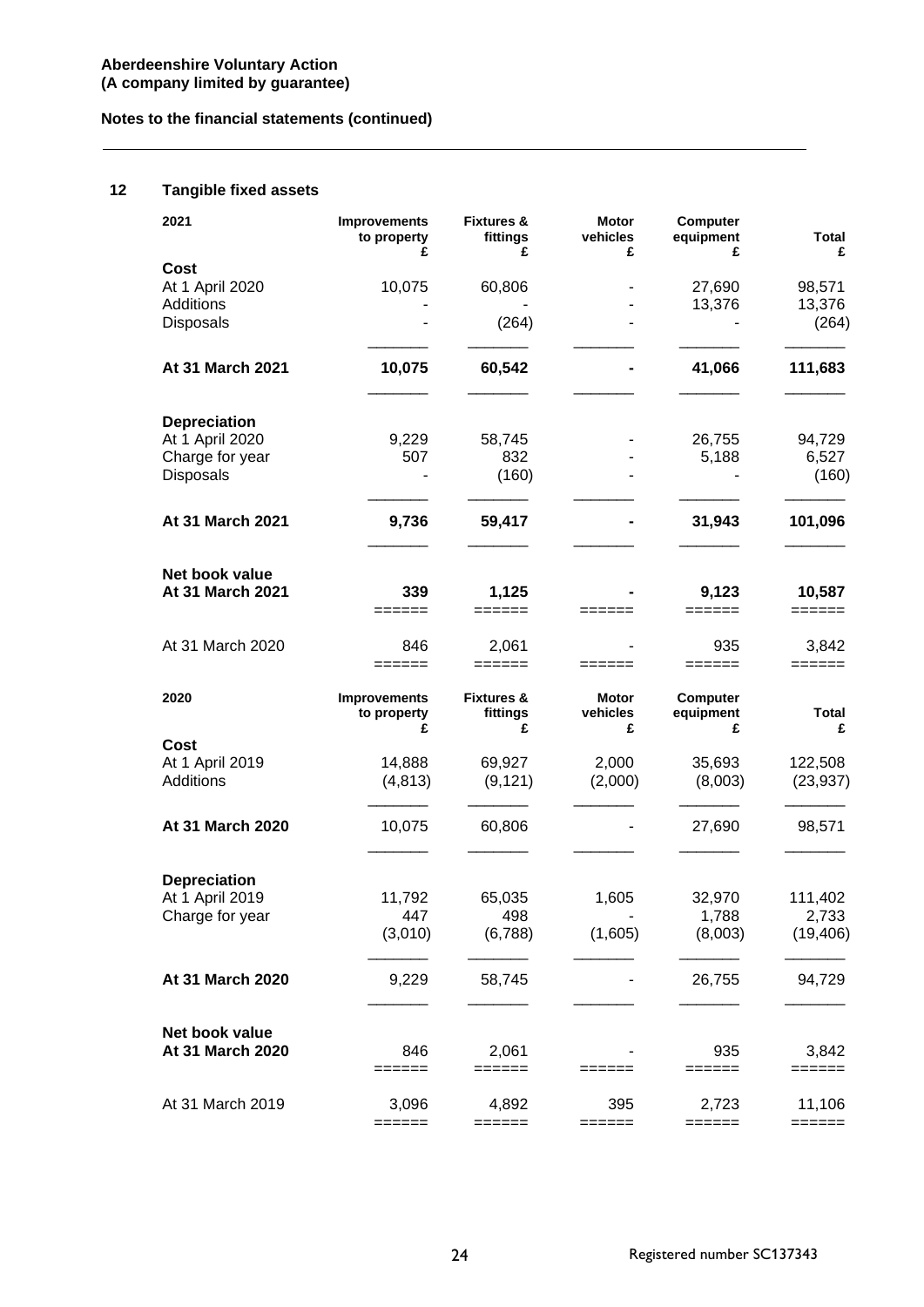## **13 Debtors**

|    |                                        | 2021<br>£ | 2020<br>£ |
|----|----------------------------------------|-----------|-----------|
|    |                                        |           |           |
|    | Trade debtors                          | 2,275     | 2,296     |
|    | Other debtors                          | 3,938     | 620       |
|    | <b>VAT</b>                             | 4,062     | 3,220     |
|    | Prepayments and accrued income         | 4,703     | 4,925     |
|    |                                        | 14,978    | 11,061    |
|    |                                        |           |           |
| 14 | <b>Creditors</b>                       |           |           |
|    |                                        | £         | £         |
|    | Amounts falling due within one year:   |           |           |
|    | <b>Trade creditors</b>                 | 2,726     | 3,317     |
|    | Social security and other taxes        | 273       | 7,514     |
|    | Accruals and deferred income (note 15) | 68,184    | 22,292    |
|    |                                        | 71,183    | 33,123    |
|    |                                        | ======    |           |
| 15 | <b>Deferred income</b>                 |           |           |
|    |                                        | £         | £         |
|    | Opening balance                        | 1,978     | 5,896     |
|    | Released in year                       | (1,978)   | (5,896)   |
|    | Deferred in year                       | 49,655    | 1,978     |
|    | <b>Closing balance</b>                 | 49,655    | 1,978     |
|    |                                        | =======   | =======   |

Deferred income relates to a grant received pre year end for a project which commenced post year end which had performance conditions attached.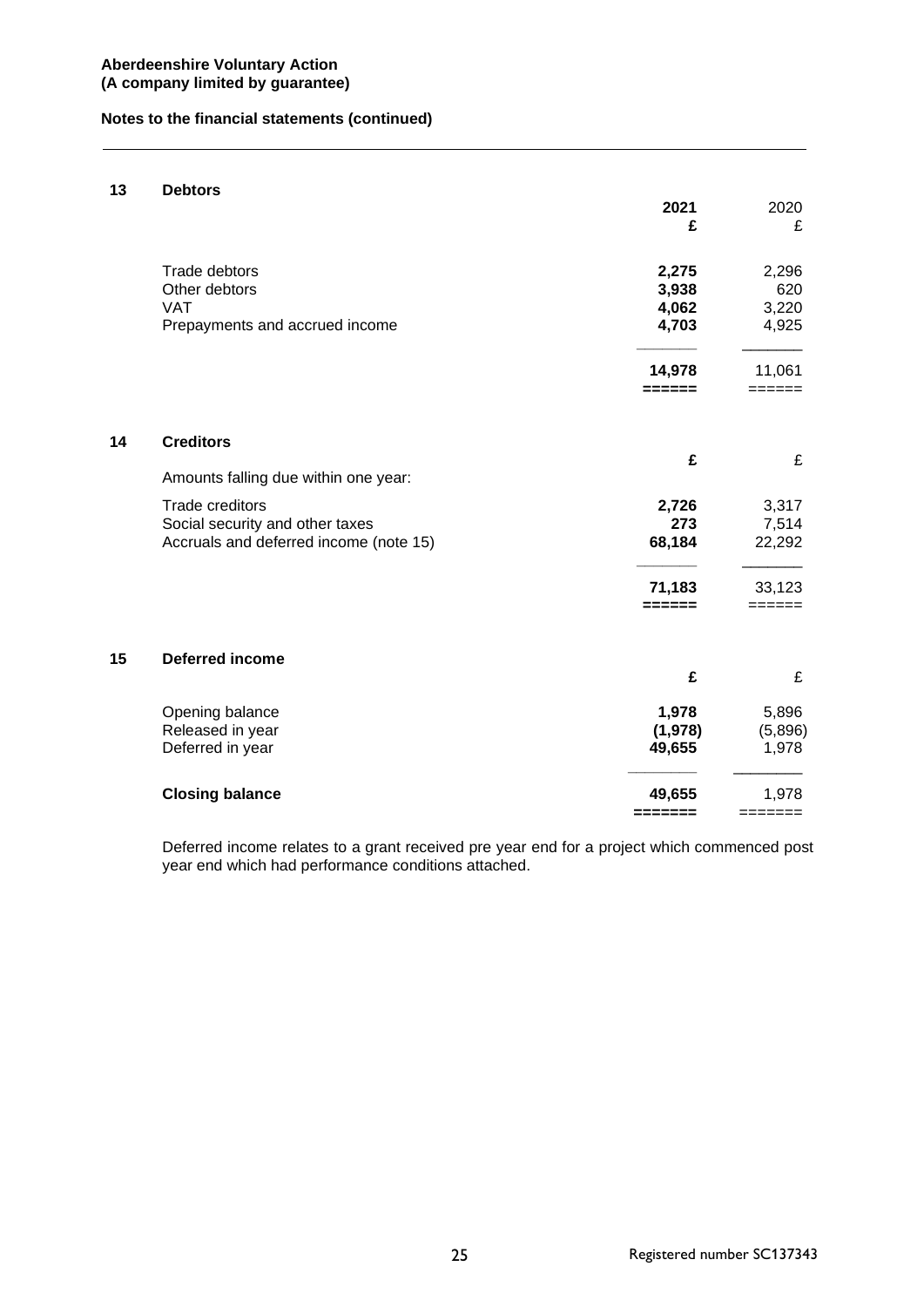| 16 | <b>Funds</b><br>2021                                                  |                                |                     |                         |                          |                     |                                |
|----|-----------------------------------------------------------------------|--------------------------------|---------------------|-------------------------|--------------------------|---------------------|--------------------------------|
|    |                                                                       | <b>Brought</b><br>forward<br>£ | <b>Income</b><br>£  | <b>Expenditure</b><br>£ | <b>Transfer</b><br>£     | Gains/(losses)      | <b>Closing</b><br>balance<br>£ |
|    | <b>Restricted</b>                                                     |                                |                     |                         |                          |                     |                                |
|    | PoPP                                                                  | 2,606                          | 930                 | (3,536)                 |                          |                     |                                |
|    | Capital grant - Vodafone<br>Scottish Government - Strategic Framework |                                | 2,760               | (911)                   |                          |                     | 1,849                          |
|    | <b>Business Fund</b><br>Scottish Government - Coronavirus Business    | $\blacksquare$                 | 24,000              | (24,000)                |                          |                     | ٠.                             |
|    | <b>Support Grant</b><br>Scottish Government - Third Sector Resilience | $\blacksquare$                 | 32,500              | (32,500)                | $\overline{\phantom{0}}$ |                     |                                |
|    | <b>Funding</b>                                                        | $\blacksquare$                 | 38,253              | (38, 253)               |                          |                     |                                |
|    | <b>Supporting Communities Funding</b>                                 |                                | 55,000              | (55,000)                |                          |                     |                                |
|    | Community Wellbeing Fund -<br>Capacity<br><b>Building</b>             |                                | 77,695              | (77, 695)               |                          |                     |                                |
|    | <b>Total restricted funds</b>                                         | 2,606                          | 231,138             | (231, 895)              | $\blacksquare$           | $\blacksquare$      | 1,849                          |
|    | <b>Unrestricted funds</b><br>General                                  | 101,445                        | 506,266             | (367, 782)              |                          | (1, 111)            | 238,818                        |
|    | <b>Total unrestricted funds</b>                                       | 101,445                        | 506,266             | (367, 782)              | $\blacksquare$           | (1, 111)            | 238,818                        |
|    |                                                                       |                                |                     |                         |                          |                     |                                |
|    | <b>Total funds</b>                                                    | 104,051<br>=======             | 737,404<br>======== | (599, 677)<br>========  |                          | (1, 111)<br>======= | 240,667<br>=======             |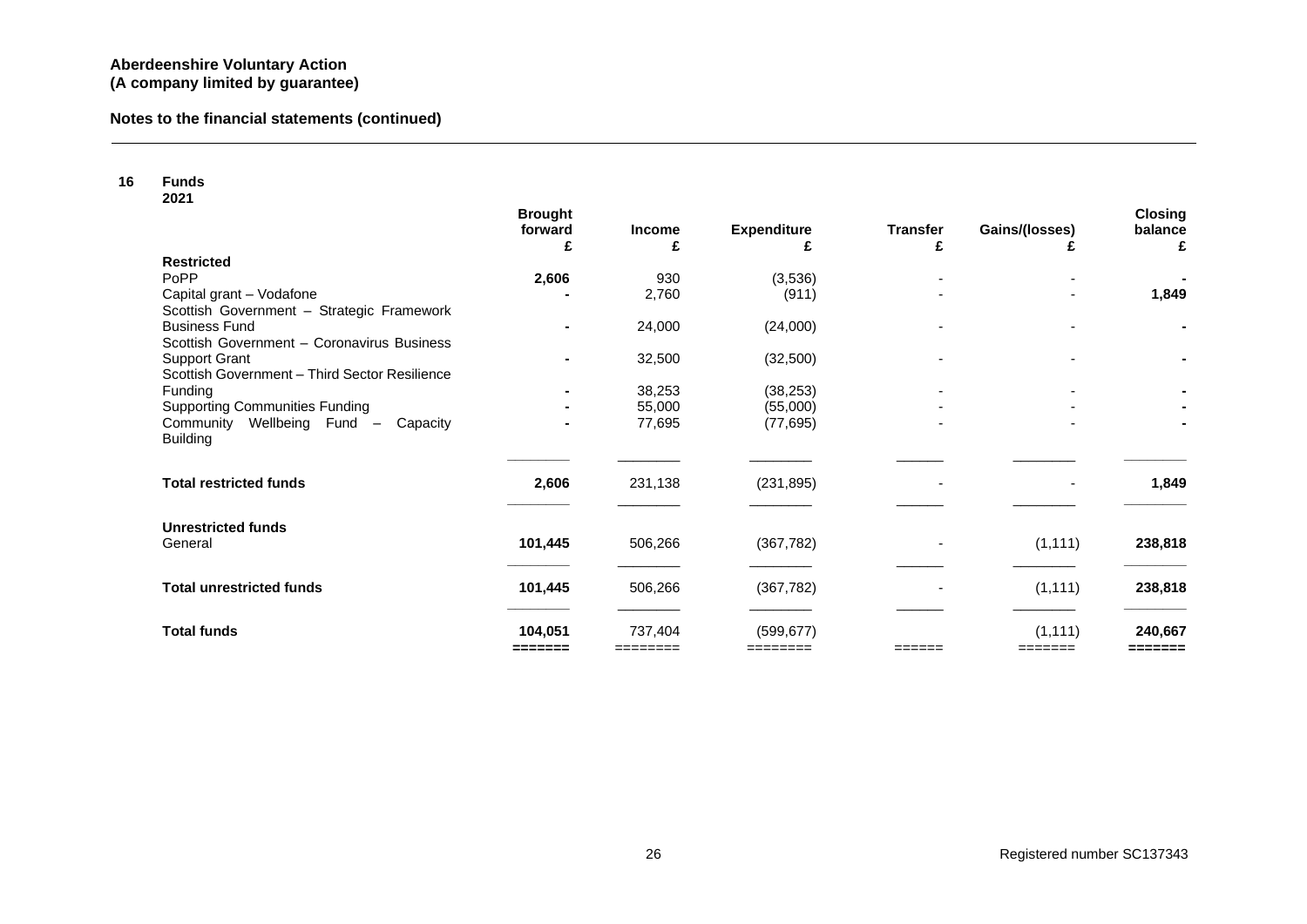| 16 | <b>Funds (Continued)</b><br>2020 |                                |                    |                         |                          |                     |                                |
|----|----------------------------------|--------------------------------|--------------------|-------------------------|--------------------------|---------------------|--------------------------------|
|    |                                  | <b>Brought</b><br>forward<br>£ | <b>Income</b><br>£ | <b>Expenditure</b><br>£ | <b>Transfer</b><br>£     | Gains/(losses)<br>£ | <b>Closing</b><br>balance<br>£ |
|    | <b>Restricted</b>                |                                |                    |                         |                          |                     |                                |
|    | Dementia Friendly Communities    | 18,117                         |                    | (18, 145)               | 28                       | ۰                   |                                |
|    | PoPP                             | 2,098                          | 6,764              | (6,256)                 | $\overline{\phantom{a}}$ |                     | 2,606                          |
|    | <b>CHIP</b>                      |                                | 92,200             | (92, 200)               | $\overline{\phantom{0}}$ |                     | ۰.                             |
|    | <b>Total restricted funds</b>    | 20,215                         | 98,964             | (116, 601)              | 28                       | $\blacksquare$      | 2,606                          |
|    | <b>Unrestricted funds</b>        |                                |                    |                         |                          |                     |                                |
|    | General                          | 44,497                         | 615,155            | (559, 152)              | (28)                     | 973                 | 101,445                        |
|    | <b>Total unrestricted funds</b>  | 44,497                         | 615,155            | (559, 152)              | (28)                     | 973                 | 101,445                        |
|    | <b>Total funds</b>               | 64,712                         | 714,119            | (675, 753)              |                          | 973                 | 104,051                        |
|    |                                  |                                |                    | ========                |                          |                     | =======                        |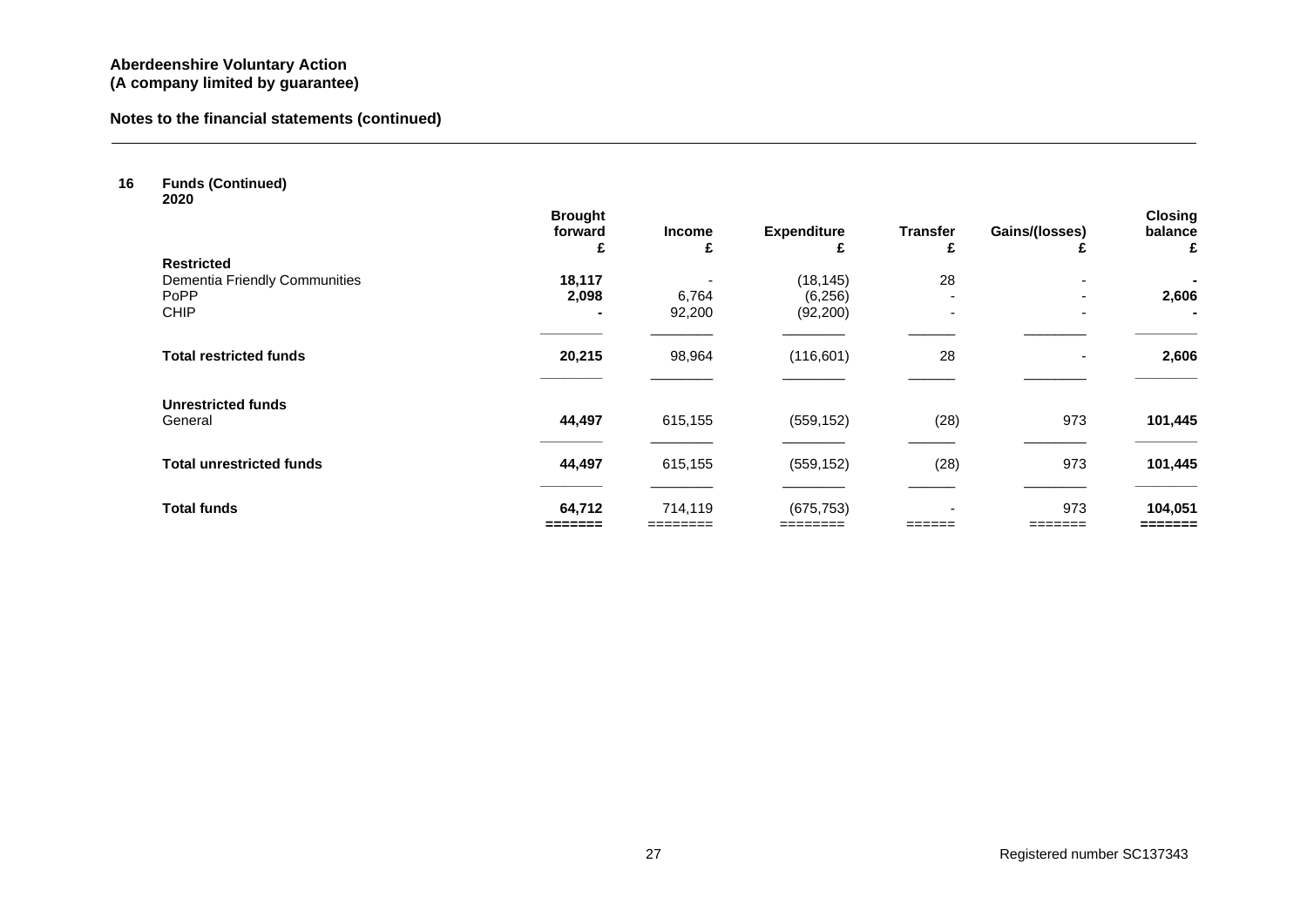| 16 | <b>Funds (continued)</b>                                                                       |                                                                                                                                                                                                                                                                                                                           |
|----|------------------------------------------------------------------------------------------------|---------------------------------------------------------------------------------------------------------------------------------------------------------------------------------------------------------------------------------------------------------------------------------------------------------------------------|
|    | <b>Restricted funds</b>                                                                        |                                                                                                                                                                                                                                                                                                                           |
|    | Psychology of<br><b>Parenting Project</b><br>(PoPP)                                            | Aims to improve availability of high quality, evidence-based parenting<br>programmes for families with young children who have elevated levels of<br>behavioural problems.                                                                                                                                                |
|    |                                                                                                | Funded by Aberdeenshire Health & Social Care Partnership, AVA<br>employs a part-time administrator to assist with the booking and transport<br>arrangements for the parenting groups as well as recording data for the<br>project.                                                                                        |
|    | Capital grant -<br>Vodafone                                                                    | Contribution towards the new equipment.                                                                                                                                                                                                                                                                                   |
|    | <b>Scottish</b><br>Government-<br><b>Strategic</b><br><b>Framework</b><br><b>Business Fund</b> | Funding provided by the Scottish Government to support businesses<br>required to close by law as a result of Covid-19 restrictions.                                                                                                                                                                                       |
|    | <b>Scottish</b><br>Government-<br><b>Coronavirus</b><br><b>Business Support</b><br>Grant       | Funding provided by the Scottish Government as part of the Coronavirus<br>business support available to help to protect jobs, prevent business<br>closure and promote economic recovery.                                                                                                                                  |
|    | <b>Scottish</b><br><b>Government - Third</b><br><b>Sector Resilience</b><br>Fund               | Funding provided by the Scottish Government as part of the Coronavirus<br>business support available to third sector organisations impacted on by<br>the restrictions caused by Covid-19.                                                                                                                                 |
|    | <b>Supporting</b><br>Communities-<br><b>Community</b><br><b>Wellbeing Fund</b>                 | Funding provided by the Scottish Government as part of an investment<br>package to provide financial support targets through community anchor<br>organisations, working in partnership with others in the community and<br>with public services, in co-ordinating local responses to the pandemic.                        |
|    |                                                                                                | Projects ceased during the year to 31 March 2021                                                                                                                                                                                                                                                                          |
|    | <b>Dementia Friendly</b><br>Aberdeenshire                                                      | Funded by the Aberdeenshire Health & Social Care Integration fund and<br>supported by a multi-agency steering group, this project aims to develop<br>and promote Dementia Friendly Communities.                                                                                                                           |
|    |                                                                                                | AVA employs a team of Dementia Friendly Development Officers to<br>engage with community group leaders, businesses and service providers<br>to encourage them to learn about dementia and make small changes to<br>practice and environments that can make an enormous difference to<br>people living with the condition. |
|    | <b>Community Health</b><br>in Partnership<br>(CHiP)                                            | The CHIP project is funded by the Aberdeenshire Health & Social Care<br>Integration fund with the aim of improving health by supporting improved<br>understanding and working relationships between Health & Social Care<br>professionals and Third Sector organisations.                                                 |
|    |                                                                                                | AVA employs a team of CHIP Development Officers who work throughout<br>Aberdeenshire to develop strong and sustainable relations and to support<br>the Third Sector to better influence and inform service design,<br>commissioning and delivery.                                                                         |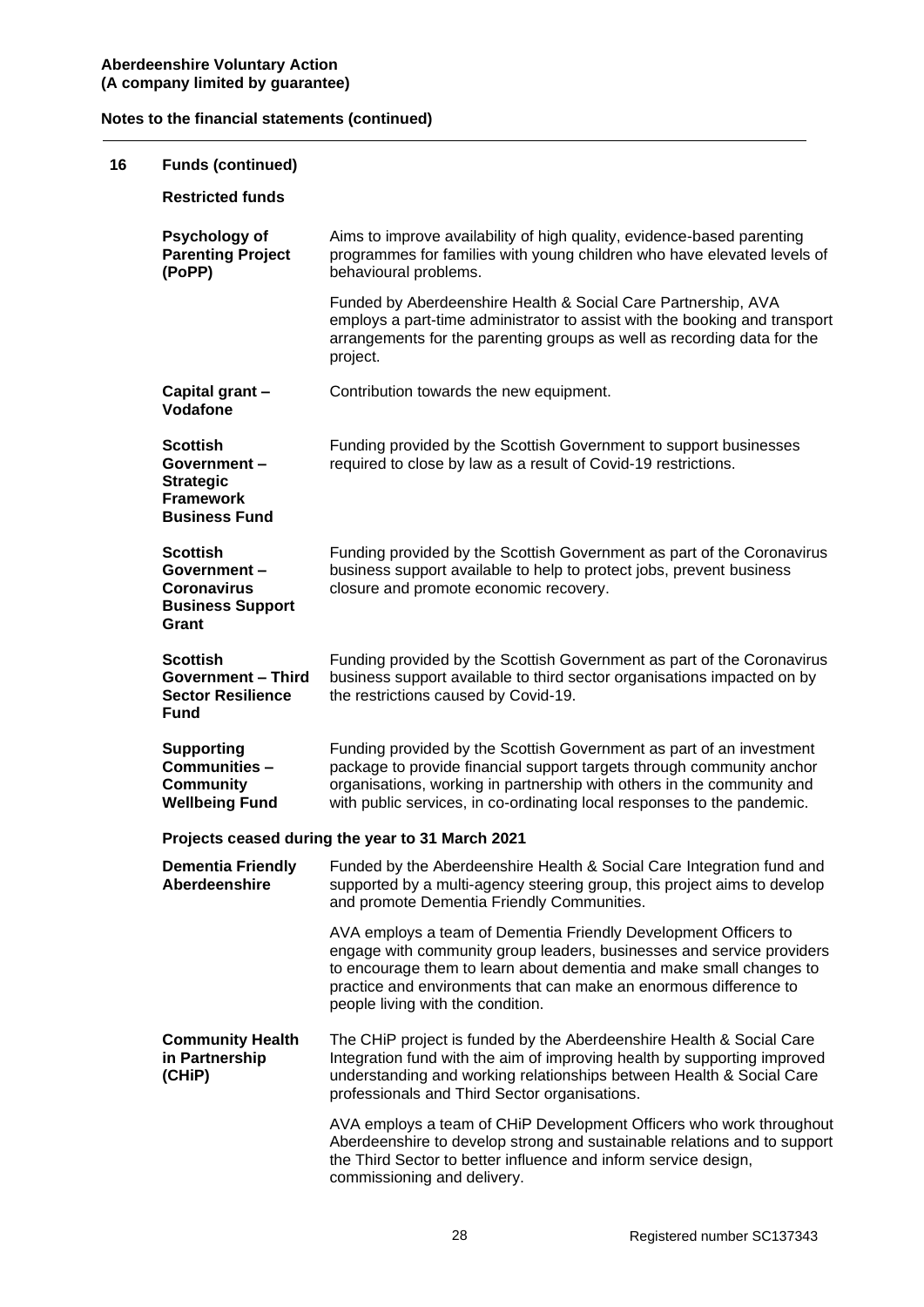## **17 Operating lease commitments**

#### **Lessee**

At the reporting end date the company had outstanding commitments for future minimum lease payments under non-cancellable operating leases, as follows:

|                                                            | 2021<br>£        | 2020<br>£         |
|------------------------------------------------------------|------------------|-------------------|
| Expiring:<br>Within one year<br>Between one and five years | 41,300<br>78,208 | 41,300<br>119,050 |
|                                                            | 119,508          | 160,350           |

### **Lessor**

At the reporting end date the company had outstanding commitments for future minimum lease income under non-cancellable operating leases, as follows:

|                              | 2021           | 2020 |
|------------------------------|----------------|------|
|                              | £              | £    |
| Expiring:<br>Within one year | $\blacksquare$ | 667  |
|                              | $\blacksquare$ | 667  |
|                              |                |      |

## **18 Analysis of net assets between funds**

|                               |                     |                   | 2021         |
|-------------------------------|---------------------|-------------------|--------------|
|                               | <b>Unrestricted</b> | <b>Restricted</b> | <b>Total</b> |
|                               | funds               | funds             | <b>Funds</b> |
|                               | £                   | £                 | £            |
| <b>Fixed assets</b>           | 8,738               | 1,849             | 10,587       |
| Cash at bank                  | 310,978             |                   | 310,978      |
| Other net current liabilities | (56, 205)           |                   | (56, 205)    |
| Pension liability             | (24, 693)           |                   | (24, 693)    |
|                               | 238,818             | 1,849             | 240,667      |
|                               |                     |                   |              |
|                               |                     |                   | 2020         |
|                               | <b>Unrestricted</b> | <b>Restricted</b> | Total        |
|                               | funds               | funds             | <b>Funds</b> |
|                               | £                   | £                 | £            |
| <b>Fixed assets</b>           | 3,842               |                   | 3,842        |
| Cash at bank                  | 146,777             | 2,606             | 149,383      |
| Other net current liabilities | (22,062)            |                   | (22,062)     |
| Pension liability             | (27, 112)           |                   | (27, 112)    |
|                               | 101,445             | 2,606             | 104,051      |
|                               | ======              | ======            | ======       |
|                               |                     |                   |              |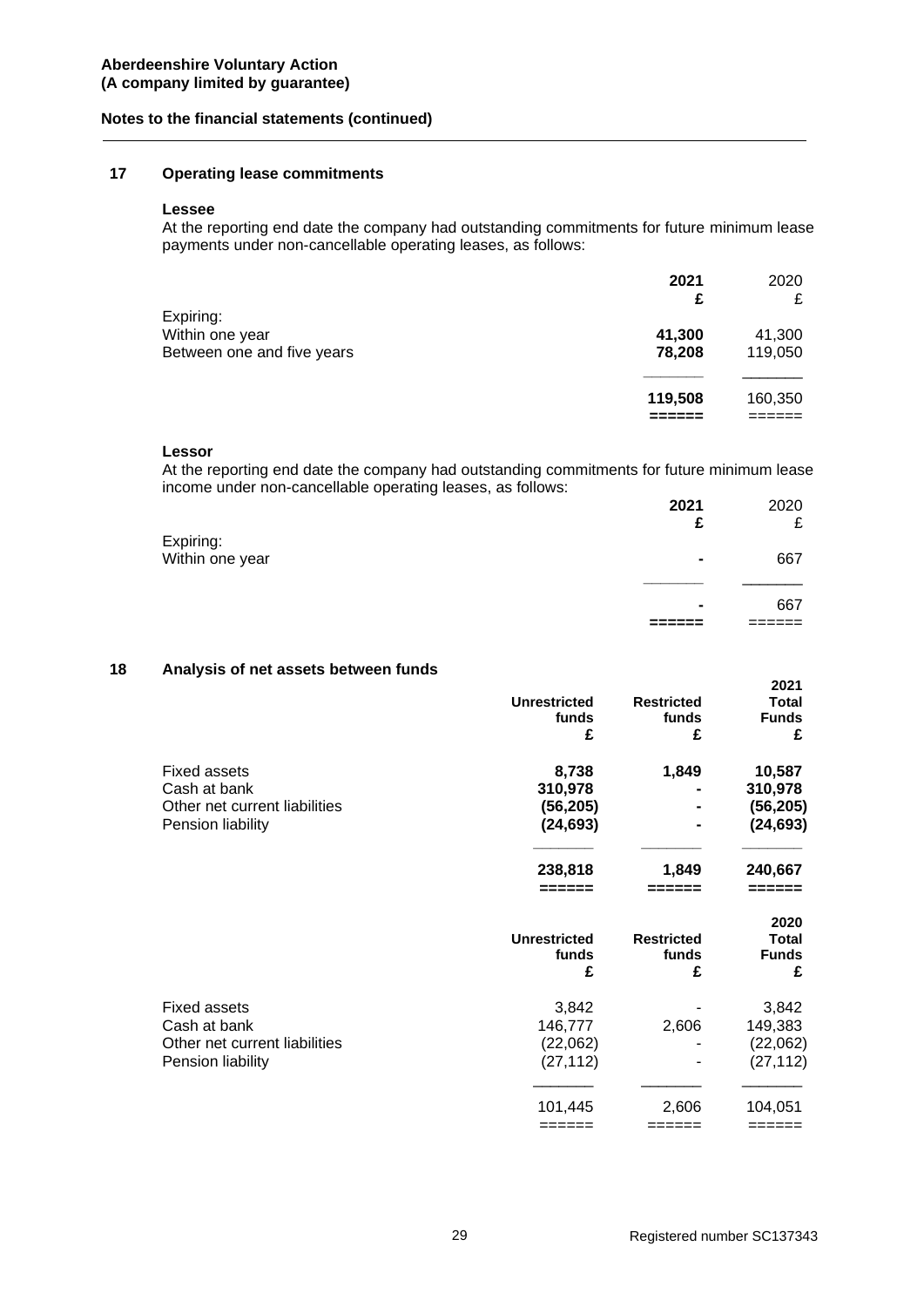#### **19 Pension commitments**

The company participates in the scheme The Pensions Trust - Scottish Voluntary Sector Pension Scheme, a multi-employer scheme which provides benefits to some 95 nonassociated employers. The scheme is a defined benefit scheme in the UK. It is not possible for the company to obtain sufficient information to enable it to account for the scheme as a defined benefit scheme. Therefore it accounts for the scheme as a defined contribution scheme.

The scheme is subject to the funding legislation outlined in the Pensions Act 2004 which came into force on 30 December 2005. This, together with documents issued by the Pensions Regulator and Technical Actuarial Standards issued by the Financial Reporting Council, set out the framework for funding defined benefit occupational pension schemes in the UK.

The scheme is classified as "last man standing arrangement". Therefore the company is potentially liable for other participating employers' obligation if those employers are unable to meet their share of the scheme deficit on an annuity purchase base on withdrawal from the scheme.

A full actuarial valuation for the scheme was carried out with an effective date of 30 September 2017. This actuarial valuation was certified on 19 December 2018 and showed assets of £120.0m, liabilities of £145.9m and a deficit of £25.9m. To eliminate this funding shortfall, the trustees and the participating employers have agreed that additional contributions will be paid, in combination from all employers, to the scheme as follows:

#### **Deficit contributions**

From 1 April 2021 to 31 October 2026 £1.5m per annum (payable monthly and increasing 3% each year on 1 April).

The recovery plan contribution are allocated to each participating employer in line with their estimated share of the scheme liabilities.

Note that the scheme's previous valuation was carried out with an effective date of 30 September 2014. This valuation showed assets of £88.2m, liabilities of £122.1m and a deficit of £33.9m. To eliminate this funding shortfall, the Trustee asked the participating employers to pay additional contributions to the scheme.

Where the scheme is in deficit and where the company has agreed to a deficit funding arrangement the company recognises a liability for this obligation. The amount recognised is the net present value of the deficit reducing contribution payable under the agreement that relates to the deficit. The present value is calculated using the discount rate detailed in these disclosures. The unwinding of the discount rate is recognised as a finance cost.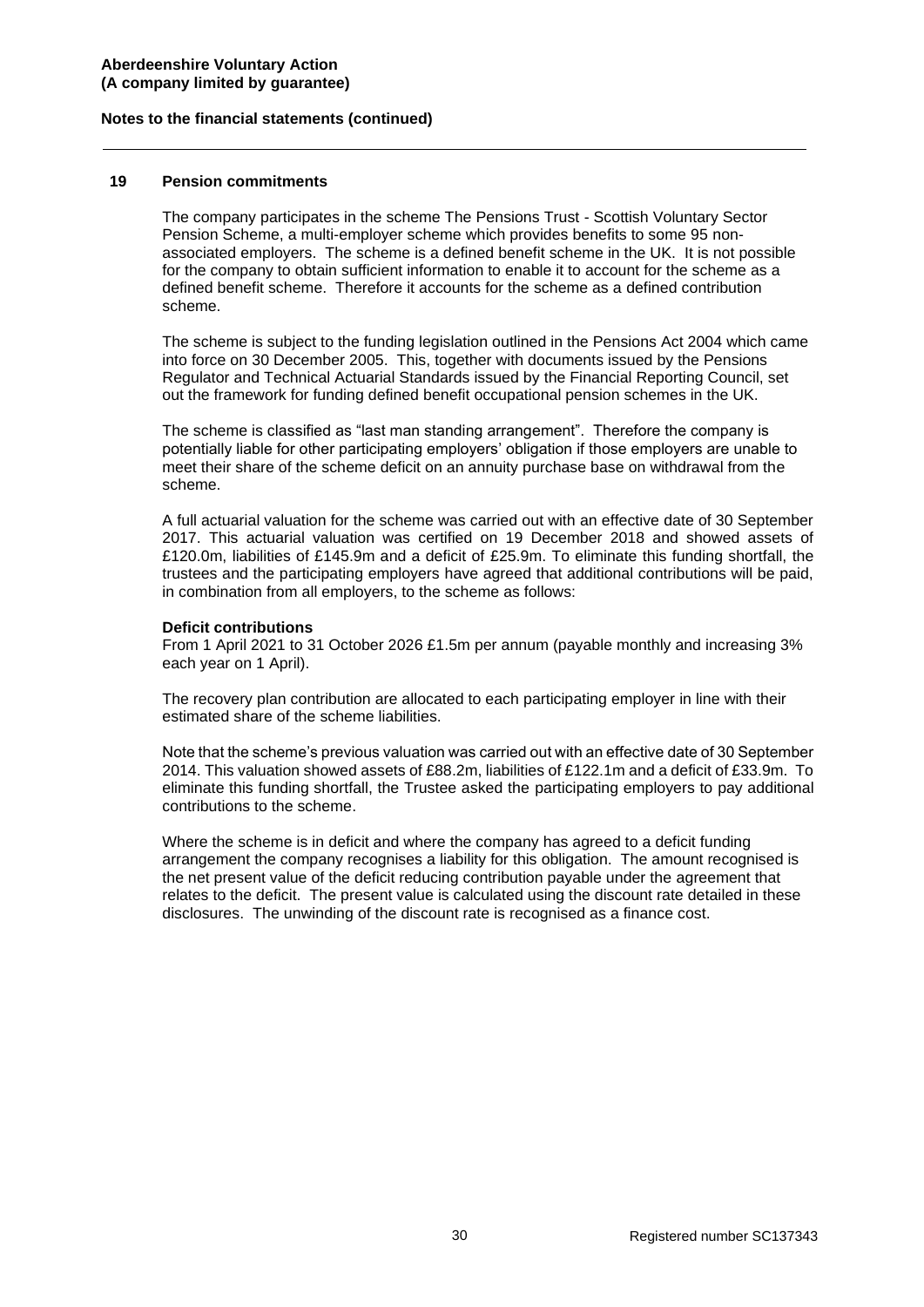## **19 Pension commitments (continued)**

|                                                                                                                                                                                                                          |                                      | 2021<br>£                          | 2020<br>£                          |
|--------------------------------------------------------------------------------------------------------------------------------------------------------------------------------------------------------------------------|--------------------------------------|------------------------------------|------------------------------------|
| Present valuation or provision                                                                                                                                                                                           |                                      |                                    |                                    |
| Reconciliation of opening and closing provision<br>Provision at 1 April 2020<br>Unwinding of the discount factor (interest expense)<br>Deficit contribution paid<br>Remeasurements - impact of any change in assumptions |                                      | 27,112<br>639<br>(4, 169)<br>1,111 | 31,701<br>431<br>(4,047)<br>(973)  |
| <b>Provision at 31 March 2021</b>                                                                                                                                                                                        |                                      | 24,693<br>======                   | 27.112<br>$=$ $=$ $=$ $=$ $=$ $=$  |
|                                                                                                                                                                                                                          |                                      | £                                  | £                                  |
| Income and expenditure impact<br>Interest expense<br>Remeasurements - impact of any changes in assumptions                                                                                                               |                                      | 639<br>1,111<br>=====              | 431<br>(973)<br>-----              |
| <b>Assumptions</b>                                                                                                                                                                                                       | 31 March<br>2021<br>$%$ per<br>annum | 31 March<br>2020<br>% per<br>annum | 31 March<br>2019<br>% per<br>annum |
| Rate of discount                                                                                                                                                                                                         | 0.86<br>====                         | 2.57<br>$==$                       | 1.46<br>$==$                       |

The discount rates shown above are the equivalent single discount rates which, when used to discount the future recovery plan contributions due, would give the same results as using a full AA Corporate bond yield curve to discount the same recovery plan contributions.

## **20 Related party transactions**

During the year the charitable company received £nil (2020 - £261) from the Marr Area Partnership, a business with a director/proprietor in common. Marr Area also had a debtor balance of £nil  $(2020 - £50)$ .

The charitable company paid £nil (2020 - £2,040) to Delfinity Limited who have a director in common. There were no outstanding balances at the year end.